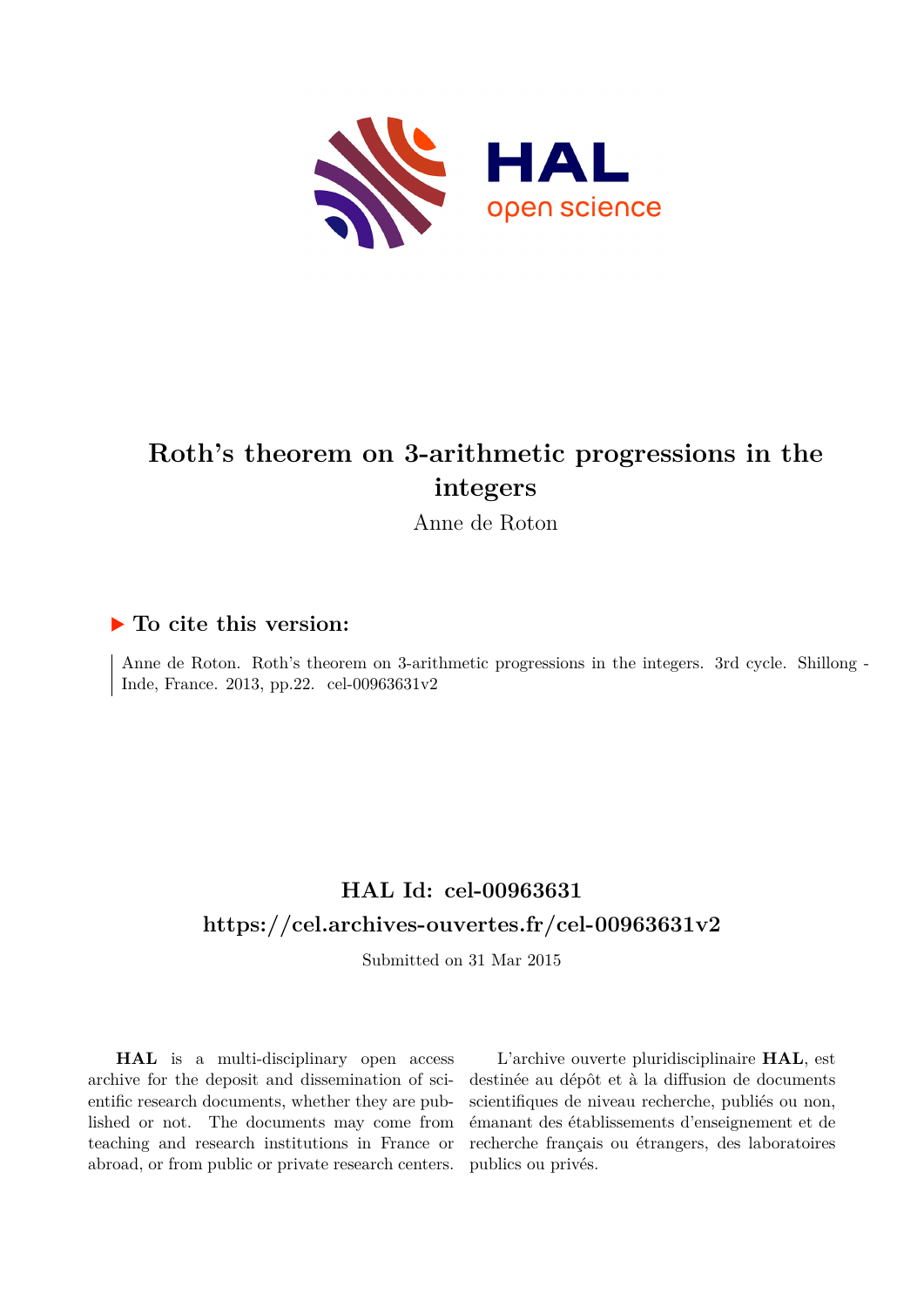# ROTH'S THEOREM on 3-arithmetic progressions in the integers

# CIMPA RESEARCH SCHOOL SHILLONG 2013

Anne de Roton

anne.de-roton@univ-lorraine.fr

Institut Elie Cartan Université de Lorraine France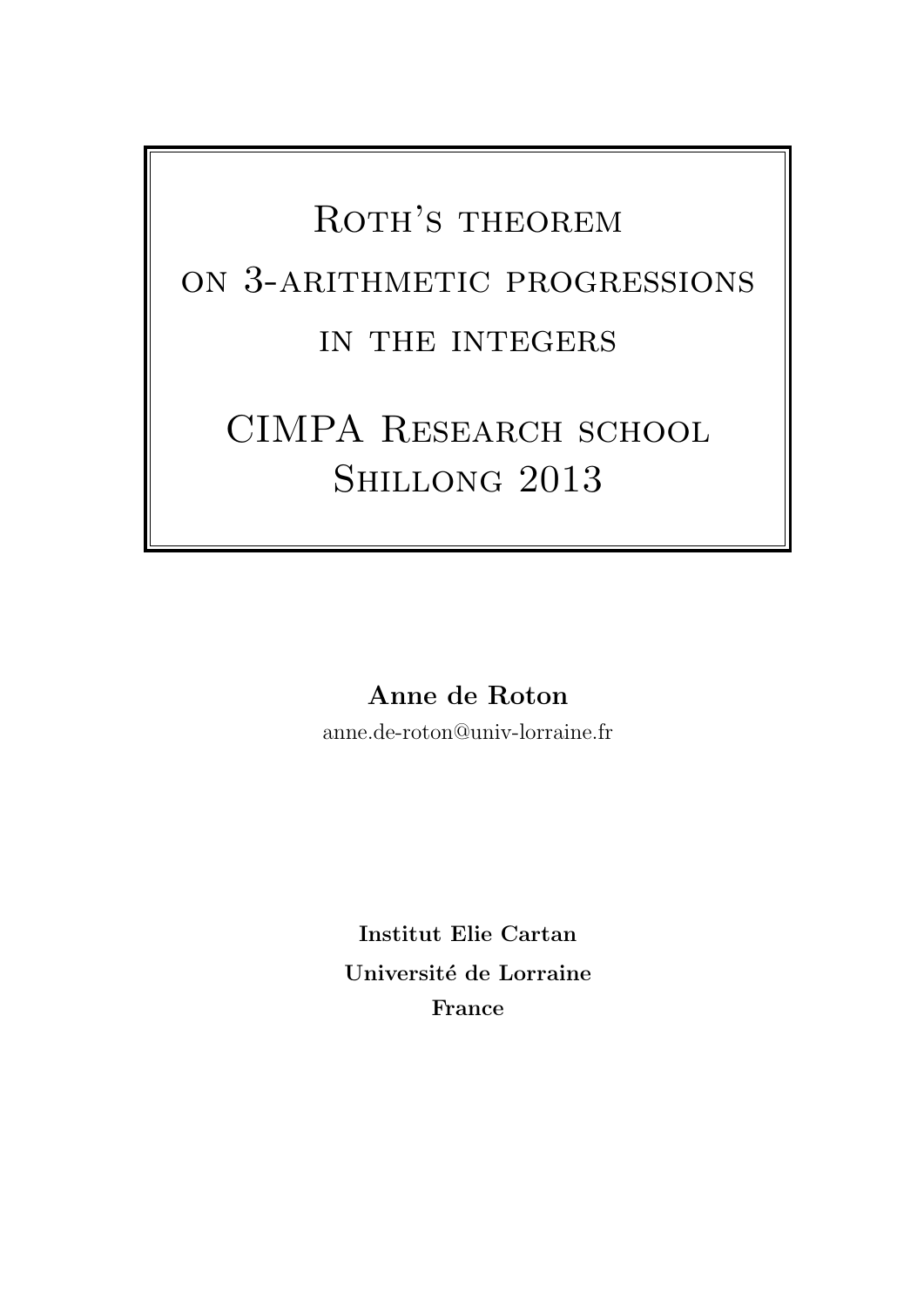#### INTRODUCTION.

0.1. Statement of the result. In 1953, K. Roth [13] proved that a set of positive integers with positive upper density must contain a non trivial arithmetic progression of length 3. He more precisely obtained the following quantitative result.

**Theorem** (Roth (1953)). There exist a positive integer  $N_0$  and a positive constant c such that for any  $N \geq N_0$ , any set A of positive integers less than N with density larger than c/ log log N does contain a non trivial 3-arithmetic progression, i.e. there exist  $n, r \in \mathbb{N}$ (thus  $r \neq 0$ ) such that the 3 integers n,  $n + r$  and  $n + 2r$  are all elements of A.

Remark 0.1. Of course any non empty set does contain a trivial 3-arithmetic progression (meaning that  $r = 0$ ). Thus we have to exclude these trivial progressions to get a meaningful result.

The first part of this notes will be devoted to the proof of this theorem whereas a second part will give some short survey on the analogue of Roth's theorem in some infinite subsets of integers of zero density such as the subset of prime numbers.

We tried to give the reader all the details needed in the first part so that a master student can read Roth's theorem proof easily. In the second part, some proofs are only sketched and we rather tried to give an idea of the issues specific to zero density subsets than to explain precisely how all the arguments work.

These notes are based on some previous notes by K. Soundararajan available at http://math.stanford.edu/ ksound/Notes.pdf and by T. Gowers [4] and on Tao and Vu's book [19]. The author is also indebted to the students and colleagues who attended her course in Shillong and especially to Jan-Christoph Schlage-Puchta and Olöf Sisask whose comments and questions were very useful to clarify some of the arguments.

This course was given in the CIMPA research school in Shillong organised in november 2013 by Gautami Bhowmik and Himadri Mukerjee. The author warmly thanks the organisers for this opportunity.

The author is partly supported by the ANR grant ANR "Caesar" 12-BS01-0011.

0.2. Tools and notations. Given a positive integer N, we write  $\mathbb{Z}_N$  to denote  $\mathbb{Z}/N\mathbb{Z}$  and for simplicity,  $[1, N]$  for the set of positive integers less than N. Given a subset of positive integers A, we write  $A_N$  for the set  $A \cap [1, N]$  and if  $A \subset \mathbb{Z}$  is finite, we write |A| for the number of elements in A and  $\mathbf{1}_A$  for the indicator function of A. Subsets of integers less than N will often be identified with the corresponding subsets of  $\mathbb{Z}_N$ .

If  $f : \mathbb{Z}_N \to \mathbb{C}$  or  $f : [1, N] \to \mathbb{C}$ , we define the mean value

$$
\mathbb{E}f = \frac{1}{N} \sum_{n \in [1,N]} f(n) \quad \text{or} \quad \mathbb{E}f = \frac{1}{N} \sum_{n \in \mathbb{Z}_N} f(n).
$$

We shall see that in the proof of Roth's theorem (in integers and in subsets of integers) that Fourier analysis plays a great role. We recall here some definition and introduce some notation related to this field.

**Definition 0.1.** Given  $f, g : \mathbb{Z}_N \to \mathbb{C}$  two functions, we define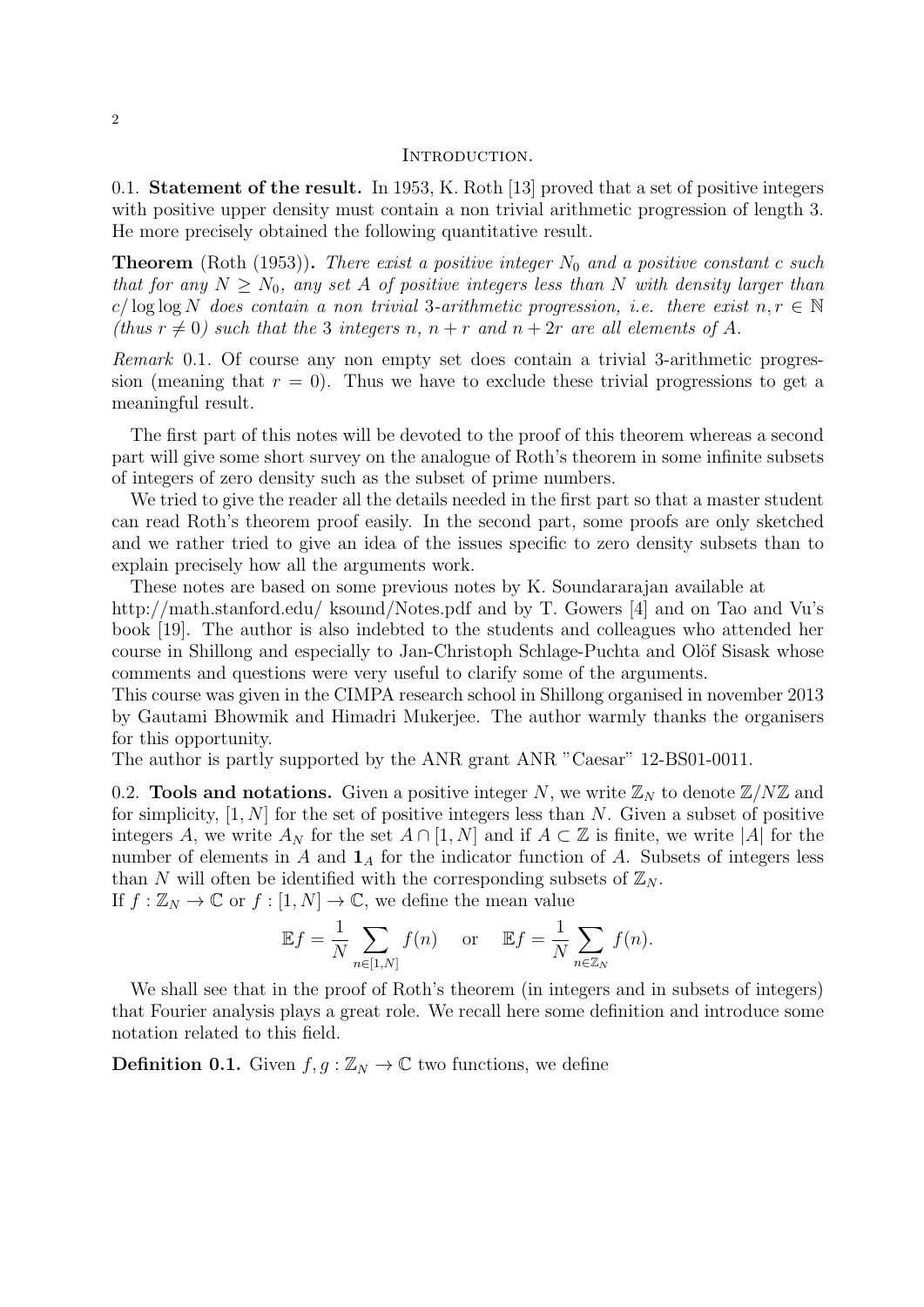$\bullet$  the Fourier transform  $\hat{f}:\mathbb{Z}_N\rightarrow \mathbb{C}$  of  $f$  by

$$
\hat{f}(k) = \frac{1}{N} \sum_{n \in \mathbb{Z}_N} f(n) e\left(-\frac{kn}{N}\right)
$$
 where  $e(\theta) = e^{2i\pi\theta}$ ;

• the convolution of  $f$  and  $q$  by

$$
(f * g)(n) = \mathbb{E}_{m \in \mathbb{Z}_N} f(n-m)g(m) = \mathbb{E}_{m \in \mathbb{Z}_N} f(m)g(n-m).
$$

We recall here for  $f, g : \mathbb{Z}_N \to \mathbb{C}$ ,

• the Fourier inversion formula:

$$
f(n) = \sum_{k \in \mathbb{Z}_N} \widehat{f}(k) e\left(\frac{kn}{N}\right).
$$

• the following property of the convolution:  $\widehat{f * g} = \widehat{f}\widehat{g}$ .

**Definition 0.2.** We also define, for  $p \ge 1$  and  $f : \mathbb{Z}_N \to \mathbb{C}$ , the  $L^p$  norm of f by

$$
||f||_{L^{p}} = \left(\frac{1}{N} \sum_{n \in \mathbb{Z}_N} |f(n)|^{p}\right)^{1/p}.
$$

For  $\hat{f}$  we shall rather use the  $\ell_p$ -norm

$$
\|\hat{f}\|_{\ell_p} = \left(\sum_{n \in \mathbb{Z}_N} |f(n)|^p\right)^{1/p}
$$

.

We shall heavily use Parseval's identities:

$$
\sum_{k \in \mathbb{Z}_N} \hat{f}(k)\overline{\hat{g}(k)} = \mathbb{E}_{n \in \mathbb{Z}_N} f(n)\overline{g(n)} \quad \text{and} \quad \sum_{r \in \mathbb{Z}_N} \left| \widehat{f}(k) \right|^2 = \mathbb{E}_{n \in \mathbb{Z}_N} |f(n)|^2,
$$

and for  $p \geq 1$  and p' such that  $\frac{1}{p} + \frac{1}{p}$  $\frac{1}{p'}=1$ , Hölder's inequality:

$$
\mathbb{E}_{n\in\mathbb{Z}_N}f(n)\overline{g(n)} \le ||f||_{L^p}||g||_{L^{p'}} \quad \text{and} \quad \sum_{n\in\mathbb{Z}_N} \hat{f}(n)\overline{\hat{g}(n)} \le ||\hat{f}||_{\ell_p}||\hat{g}||_{\ell_{p'}}
$$

and Cauchy's inequality

$$
\mathbb{E}_{n\in\mathbb{Z}_N}f(n)\overline{g(n)} \le ||f||_{L^2}||g||_{L^2} \quad \text{and} \quad \sum_{n\in\mathbb{Z}_N} \widehat{f}(n)\overline{\widehat{g}(n)} \le ||\widehat{f}||_{\ell_2}||\widehat{g}||_{\ell_2}.
$$

We shall also need a function counting weighted arithmetic progressions. Given  $f_1, f_2, f_3 : \mathbb{Z}_N \to \mathbb{C}$ , we define

$$
\Lambda_3(f_1, f_2, f_3) = \frac{1}{N^2} \sum_{n, r \in \mathbb{Z}_N} f_1(n) f_2(n+r) f_3(n+2r).
$$

Remark 0.2. If  $\mathbf{1}_A$  is the indicator function of a set  $A \subset \mathbb{Z}_N$ , then  $N^2\Lambda_3(\mathbf{1}_A, \mathbf{1}_A, \mathbf{1}_A)$  counts the number of 3-arithmetic progressions in A (as a subset of  $\mathbb{Z}_N$ ).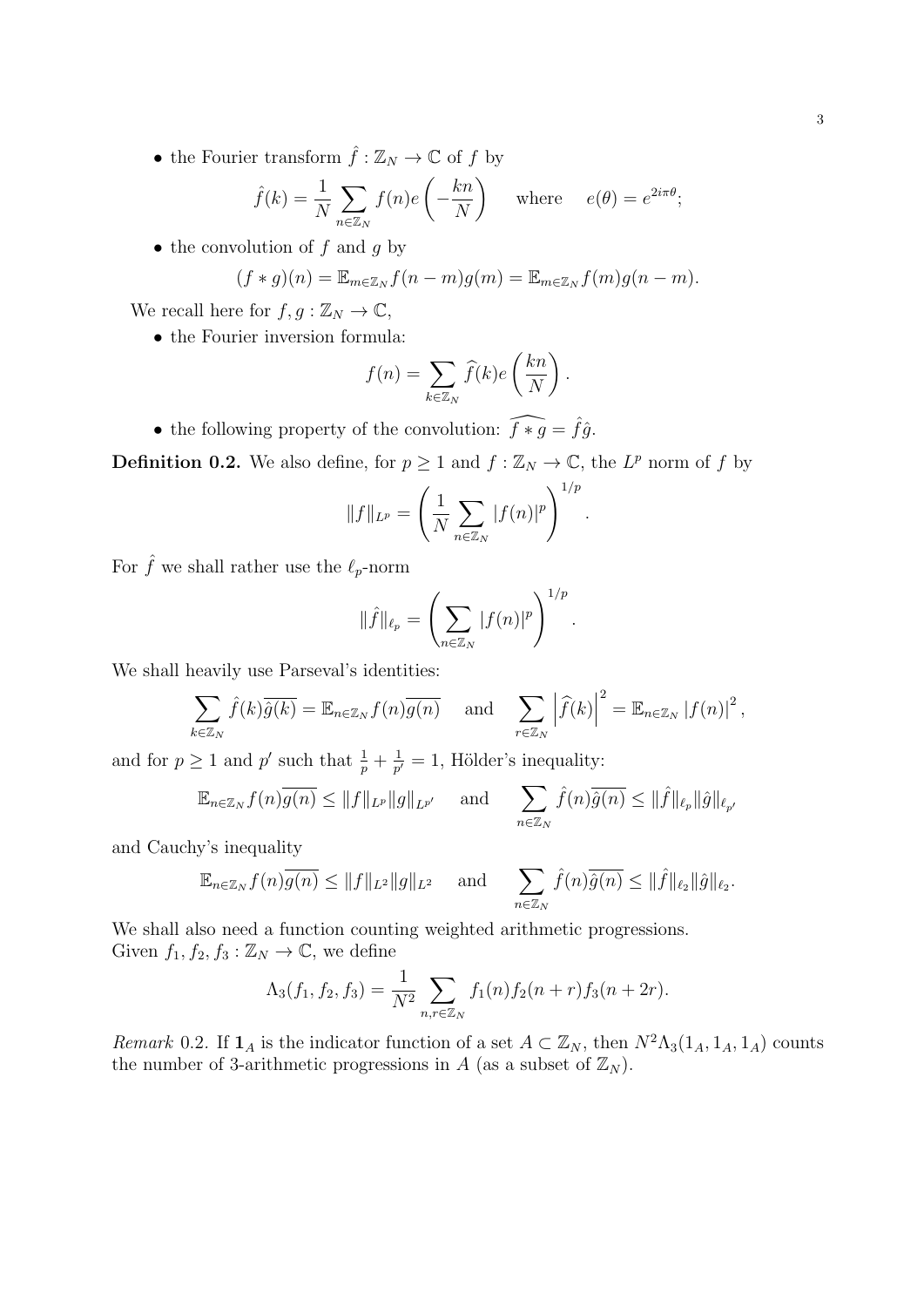One key formula in Roth's argument is the following lemma.

**Lemma 0.3.** Given  $f_1, f_2, f_3 : \mathbb{Z}_N \to \mathbb{C}$ , we have (0.1)  $\Lambda_3(f_1, f_2, f_3) = \sum$  $k\in\mathbb{Z}_N$  $f_1(k)f_2(-2k)f_3(k).$ 

Proof. We use the definition of the Fourier transform and get

$$
\sum_{k \in \mathbb{Z}_N} \hat{f}_1(k)\hat{f}_2(-2k)\hat{f}_3(k) = \left(\frac{1}{N}\right)^3 \sum_{k \in \mathbb{Z}_N} \sum_{n_1, n_2, n_3 \in \mathbb{Z}_N} f_1(n_1) f_2(n_2) f_3(n_3) e\left(-\frac{k(n_1 - 2n_2 + n_3)}{N}\right)
$$
  

$$
= \left(\frac{1}{N}\right)^2 \sum_{\substack{n_1, n_2, n_3 \in \mathbb{Z}_N \\ n_1 + n_3 = 2n_2}} f_1(n_1) f_2(n_2) f_3(n_3) \frac{1}{N} \sum_{k \in \mathbb{Z}_N} e\left(-\frac{k(n_1 - 2n_2 + n_3)}{N}\right)
$$
  

$$
= \left(\frac{1}{N}\right)^2 \sum_{\substack{n_1, n_2, n_3 \in \mathbb{Z}_N \\ n_1 + n_3 = 2n_2}} f_1(n_1) f_2(n_2) f_3(n_3)
$$

where in the last equality we used

$$
\frac{1}{N} \sum_{k \in \mathbb{Z}_N} e\left(\frac{nk}{N}\right) = \begin{cases} 1 & \text{if } n = 0, \\ 0 & \text{otherwise.} \end{cases}
$$

Finally, a change of variables gives

$$
\left(\frac{1}{N}\right)^2 \sum_{\substack{n_1, n_2, n_3 \in \mathbb{Z}_N \\ n_1 + n_3 = 2n_2}} f_1(n_1) f_2(n_2) f_3(n_3) = \Lambda_3(f_1, f_2, f_3).
$$

 $\Box$ 

*Notation* 0.4. Given a real number x, we shall write  $||x||_{\mathbb{R}/\mathbb{Z}}$  for the distance between x and the nearest integer.

### 1. Proof of Roth's theorem

In this section, we give a proof of Roth's theorem that we recall here.

**Theorem 1.1** (Roth (1953)). There exist a positive integer  $N_0$  and a positive constant c such that for any  $N \geq N_0$ , any set A of positive integers less than N with density larger than  $c/\log \log N$  does contain a non trivial 3-arithmetic progression, i.e. there exist  $n, r \in \mathbb{N}$  (thus  $r \neq 0$ ) such that the 3 integers n,  $n + r$  and  $n + 2r$  are all elements of A.

1.1. Outline of the proof. First we define arithmetic progressions.

**Definition 1.1.** A subset  $P$  of integers less than  $N$  of the form

$$
P = \{a + nb, n \in \{0, 1, \cdots, N_1 - 1\}\} \text{ with } a, b \in \mathbb{N}
$$

is called an arithmetic progression of length  $N_1$ .

We first explain roughly the main ideas of the proof.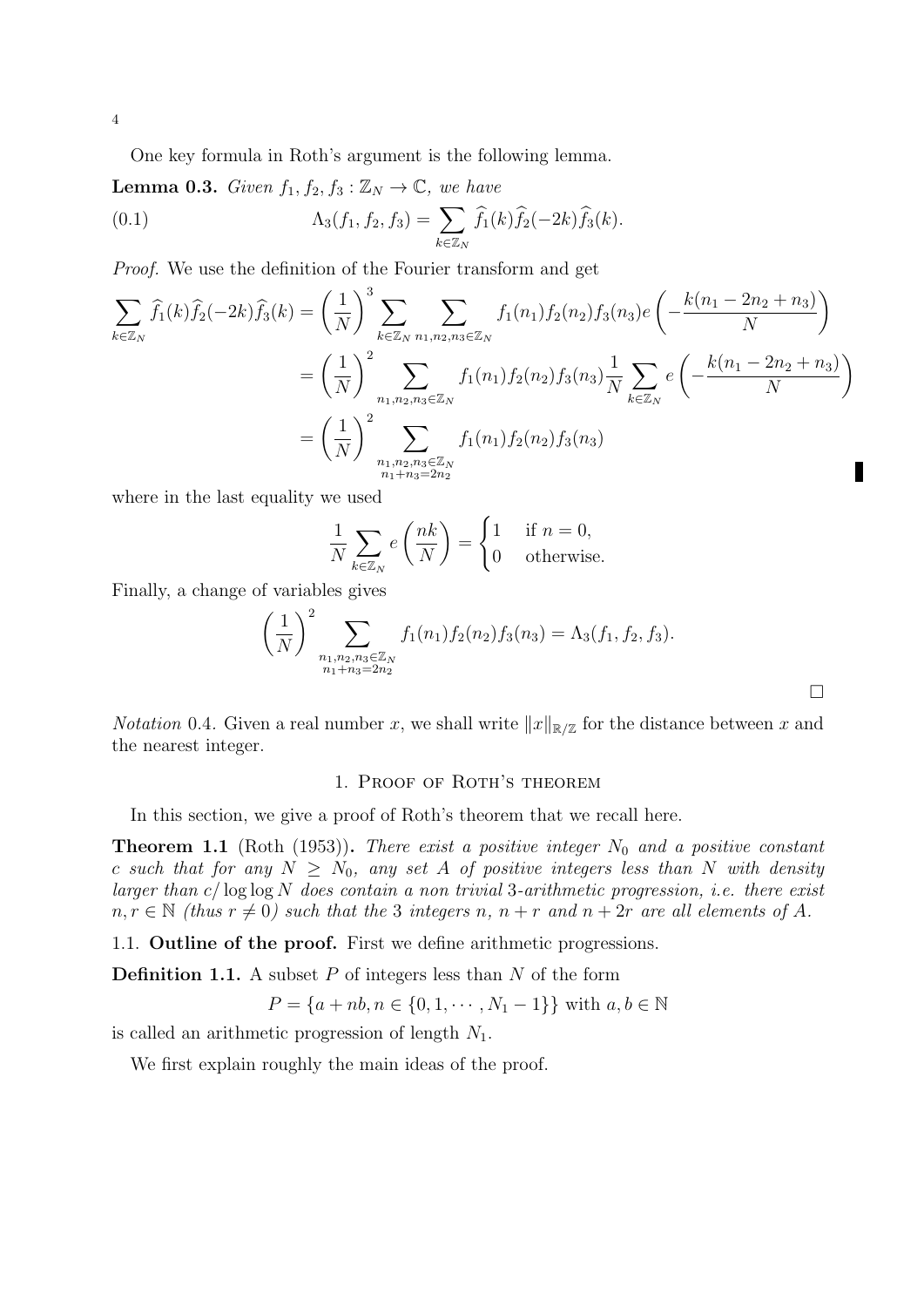- (1) One would expect, for a "random" set  $A \subset [1, N]$  of cardinality  $\delta N$ , around  $\delta^3 N^2$ 3-arithmetic progressions, whereas we only have  $\delta N$  trivial 3-arithmetic progressions in A (much less than  $\delta^3 N^2$  if N is much larger than  $1/\delta^2$ ).
- (2) A non "random" set has to be structured in some sense. More precisely, Roth proves that a set with much less 3-arithmetic progressions than expected has to concentrate on some large arithmetic progression  $P$  in  $A$ . To prove this part, Roth uses the discrete Fourier transform and formula (0.1).
- (3) If P is an arithmetic progression in A of length  $N_1$  on which A concentrates, the subset  $A \cap P$  is isomorphic to some set  $A_1 \subset [1, N_1]$  of cardinality  $\delta_1 N_1$  with  $\delta_1 > \delta$ . Furthermore, if A is progression free (with no non trivial 3-arithmetic progression), then so does  $A_1$ .
- (4) An iteration of the argument finishes the proof. If  $A$  is a progression free subset of [1, N] of cardinality  $\delta N$  and if  $\delta$  and N are large enough, then Roth constructs a sequence of subsets  $A_k \subset [1, N_k]$  of integers with cardinality  $\delta_k N_k$  such that the sequence  $(N_k)_k$  does not decrease too fast and the sequence  $(\delta_k)_k$  increases much enough so that  $\delta_k > 1$  and we still have  $N_k > 1/\delta_k^2$ . We thus get an absurdity.

Remark 1.2. The third point is essential in the argument. Actually, all the argument would work for any equation of the form  $ax + by = cz$  with  $a + b = c$ . These equations are called invariant equations (invariant by translation and multiplication) according to Rusza's terminology [14] and [15].

The main steps in the proof will be the following:

Let N be a sufficient large prime integer and A be a subset of  $[1, N]$ .

- (1) If A is a progression free subset of [1, N] of density  $\delta > 0$ , then there exists  $k \neq 0$  such that  $\left|\widehat{\mathbf{1}_A}(k)\right|$  is big.
- (2) If  $|\widehat{1_A}(k)|$  is big for some  $k \neq 0$  then A concentrates on a large arithmetic progression.
- (3) By iteration, if A is large enough, we will eventually reach an arithmetic progression P with relative density of A in P strictly larger than 1, a contradiction.

1.2. Begining of the proof. Before entering the core of the proof, we need to take the right setting so that everything works.

Let A be a set of positive integers of upper density strictly larger than some positive  $\delta$ .

It will be very convenient to consider  $A_N$  as a subset of  $\mathbb{Z}_N$  (N will be chosen so that  $|A_N| \geq \delta N$ ). This procedure may not be harmless since  $N^2 \Lambda_3(\mathbf{1}_{A_N}, \mathbf{1}_{A_N}, \mathbf{1}_{A_N})$  will count the number of 3-arithmetic progressions in  $A_N$  modulo N. This way, we may add some arithmetic progressions. For instance,  $(3, 0, 4)$  is a 3-arithmetic progression in  $\mathbb{Z}_7$  but not in N. To prevent us from counting 3-arithmetic progressions in  $\mathbb{Z}_N$  which are not genuine 3-arithmetic progressions in N, we have two choices:

- (a) either we choose  $f_1 = 1_{A_N}$ ,  $f_2 = f_3 = 1_{B_N}$  with  $B_N = \{x \in A : N/3 < x < 2N/3\}$ , which is close to the original argument of Roth in [13];
- (b) or we choose  $f_2 = 1_{A_N}$  and  $f_1 = f_3 = 1_{B_N}$  with  $B_N$  the set of even or odd numbers in  $A_N$  whichever is larger, which is the argument used in Gowers' proof of Roth's theorem.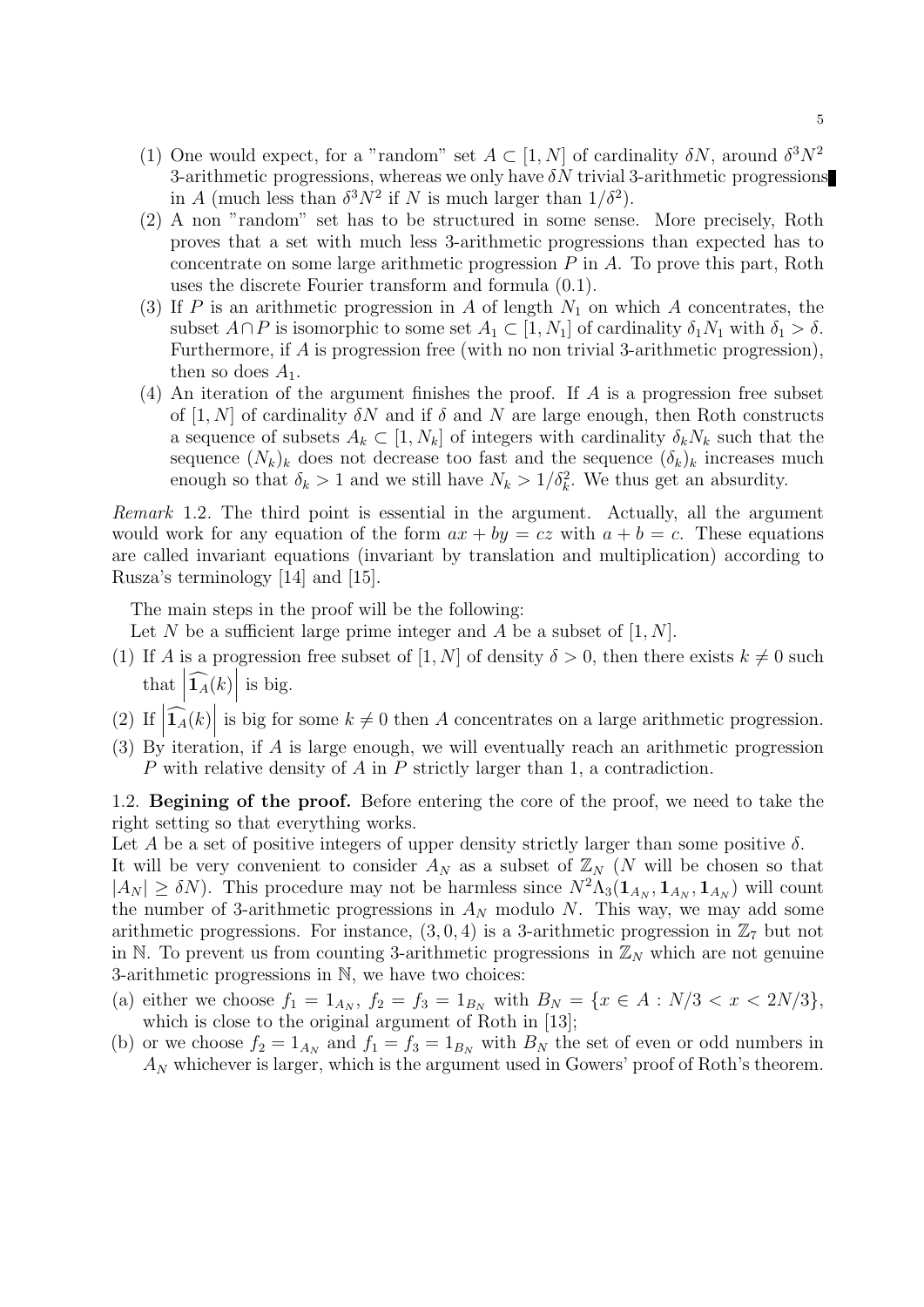In these two cases, any 3-arithmetic progression in  $A_N \times B_N \times B_N$  in the first case and in  $B_N \times A_N \times B_N$  in the second one as subsets of  $\mathbb{Z}_N$  is a genuine 3-arithmetic progression in [1, N] and  $|B_N|$  is not too small since:

- (a) in the first case, if  $x \in A_N$  and  $y, z \in B_N$ , then  $2y N < N/3 < x + z$  and  $2y + N >$  $7N/3 > 5N/3 > x + z$ . Furthermore, in this case, we have either that  $|B_N| \ge |A_N|/4$ or one of the sets  $A_N \cap [1, N/3]$  and  $A_N \cap [2N/3, N]$  has cardinality at least  $3|A|/8$ . This last case implies that the relative density of A on this set is at least  $\frac{9}{8}$  $|A_N|/N$ , thus that we found an arithmetic progression of length  $N_1 = N/3$  on which the relative density of A is  $9/8$  times the density of A in [1, N].
- (b) in the second case by parity,  $y + z = 2x + N$  and  $y + z = 2x N$  are forbidden provided N is odd. In this case we have  $|B_N| \ge |A_N|/2$ .

We choose to work with the second choice.

In the proof, we shall work modulo N and it will be very convenient to take  $N > 2$ prime (thus odd). The following lemma proves that we can take  $N$  prime without loosing any factor in the density

**Lemma 1.3.** Let A be a subset of N of upper density  $\alpha$ . Then for all  $\delta < \alpha$  we have  $|A_n| > \delta p$  for infinitely many prime numbers p.

Remark 1.4. One may think of using Bertrand's postulate which states that there is a prime number between n and 2n for any integer  $n > 2$  but this would lead to a loss of  $1/2$ in the density of A. If this step is only used once this is harmless but in the proof of Roth's theorem, we have to use this step at each iteration and we cannot afford such a loss.

*Proof.* Let  $\varepsilon$  be some positive real number such that  $\varepsilon < \min(\alpha, 1-\alpha)$ . By definition of the upper density, there exists an infinite increasing sequence  $(N_k)_k$  of integers (thus tending to infinity) such that

$$
|A_{N_k}| \ge (\alpha - \varepsilon/2)N_k \quad \text{ for every } k \in \mathbb{N}.
$$

The sequence  $(|A_n|)_n$  is increasing and satisfies  $|A_n| \leq |A_{n+k}| \leq |A_n| + k$  thus for any  $n \in \left[\frac{1-\alpha+\varepsilon/2}{1-\alpha+\varepsilon}N_k, \frac{\alpha-\varepsilon/2}{\alpha-\varepsilon}N_k\right],$  we have  $|A_n| \geq (\alpha-\varepsilon)n$ .

Now if  $\pi(x)$  is the number of the prime numbers less than x, the prime number theorem gives:

$$
\left| \left\{ p \in \left[ \frac{1 - \alpha + \varepsilon/2}{1 - \alpha + \varepsilon} N_k, \frac{\alpha - \varepsilon/2}{\alpha - \varepsilon} N_k \right] \right\} \right| = \pi \left( \frac{\alpha - \varepsilon/2}{\alpha - \varepsilon} N_k \right) - \pi \left( \frac{1 - \alpha + \varepsilon/2}{1 - \alpha + \varepsilon} N_k \right) \times \left( \frac{\alpha - \varepsilon/2}{\alpha - \varepsilon} - \frac{1 - \alpha + \varepsilon/2}{1 - \alpha + \varepsilon} \right) \frac{N_k}{\log N_k} \times \frac{\varepsilon/2}{(\alpha - \varepsilon)(1 - \alpha + \varepsilon)} \frac{N_k}{\log N_k}.
$$

This last quantity is clearly larger than 1 if k, thus  $N_k$ , is large enough thus there are infinitely many prime numbers p such that  $|A_p| \geq (\alpha - \varepsilon)p$ . Taking  $\varepsilon = \alpha - \delta$  yields the Lemma.  $\Box$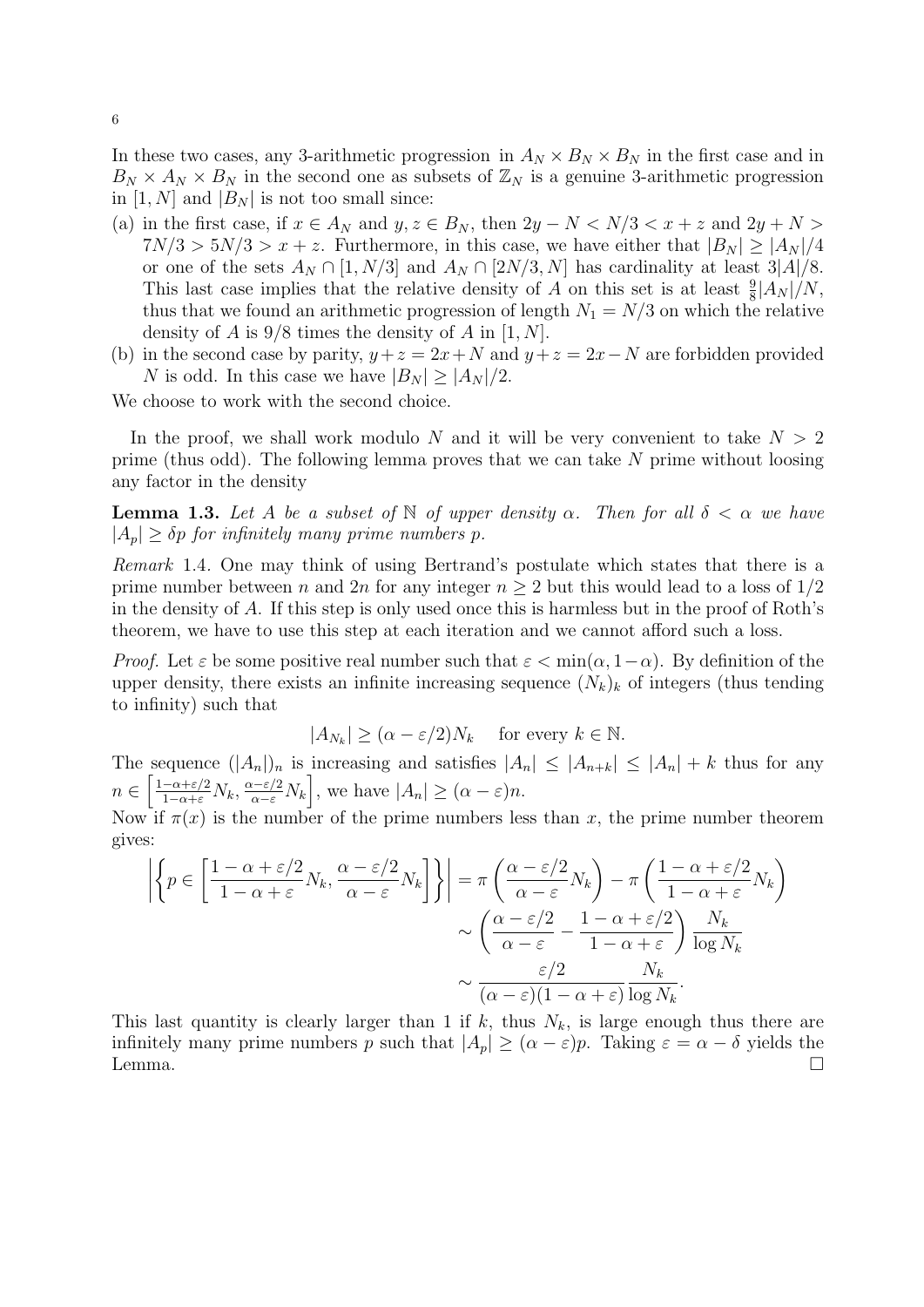We are now ready to begin the proof of Roth's Theorem.

Let A be a progression free subset of N of density strictly larger than  $\delta > 0$ . For infinitely many prime numbers N we have  $|A_N| \geq \delta N$ . For such a prime number N, we choose for  $B_N$  the set of odd or even integers in  $A_N$  whichever is larger and identify the sets with their corresponding sets in  $\mathbb{Z}_N$ . For simplicity, we write  $f_1 = f_3 = 1_{B_N}$  and  $f_2 = 1_{A_N}$ . We have

$$
\mathbb{E}_{n\in\mathbb{Z}_N}f_1(n)\geq \delta/2,\quad \mathbb{E}_{n\in\mathbb{Z}_N}f_2(n)\geq \delta\quad \text{ and }\quad\#\{3AP\text{ in }A_N\subset[1,N]\}\geq N^2\Lambda_3(f_1,f_2,f_1).
$$

Furthermore, A being progression-free, we have

$$
\frac{|B_N|}{N^2} = \Lambda_3(f_1, f_2, f_1) = \sum_{k \in \mathbb{Z}_N} \widehat{f}_1(k)^2 \widehat{f}_2(-2k) = \widehat{f}_1(0)^2 \widehat{f}_2(0) + \sum_{k \neq 0} \widehat{f}_1(k)^2 \widehat{f}_2(-2k).
$$

Since  $f_1(0)^2 f_2(0) = |B_N|^2 |A_N| / N^3$  is much greater than  $|B_N| / N^2$  when  $N \ge 4/\delta^2$ , it means that the function  $f_2$  must have large non-zero Fourier coefficients. The purpose of the next section is to make this statement more precise.

Remark 1.5. Note that  $N^2 f_1(0)^2 f_2(0)$  measures the expected number of 3-arithmetic progressions in  $B_N \times A_N \times B_N \subset \mathbb{Z}_N$  since we have  $N^2$  triples  $(x, y, z)$  in 3-arithmetic progression modulo N and the probability that  $(x, y, z) \in B_N \times A_N \times B_N$  is  $|A_N||B_N|^2/N^3$ .

1.3. Few 3APs implies big Fourier coefficient. The following proposition states that a lack of 3-arithmetic progressions in A leads to the existence of a large Fourier coefficient of  $f_2$ .

**Proposition 1.6.** Let N be a large prime number,  $\alpha$  be a positive real number and  $f_1, f_2$ :  $\mathbb{Z}_N \to [0,1]$  be some functions satisfying  $\mathbb{E}_{n \in \mathbb{Z}_N} f_2(n) = \alpha$ ,  $\mathbb{E}_{n \in \mathbb{Z}_N} f_1(n) \ge \alpha/2$  and  $||f_1||_2 \le$  $\alpha$ . Then either  $\Lambda_3(f_1, f_2, f_1) > \alpha^3/8$  or there exist  $k \in \mathbb{Z}_N \setminus \{0\}$  such that  $|\hat{f}_2(k)| \geq \alpha^2/8$ .

*Proof.* Suppose  $f_1$  and  $f_2$  satisfy the hypotheses and  $\Lambda_3(f_1, f_2, f_1) \leq \alpha^3/8$ . Then

$$
\frac{\alpha^3}{8} \ge \Lambda_3(f_1, f_2, f_1) = \frac{|A_N||B_N|^2}{N^3} + \sum_{k \ne 0} \widehat{f}_1(k)^2 \widehat{f}_2(-2k).
$$

Since  $|A_N||B_N|^2 \ge \alpha^3/4N^3$ , this gives

$$
\frac{\alpha^3}{8} \le \sup_{k \neq 0} |\widehat{f}_2(-2k)| \sum_{k \in \mathbb{Z}_N} |\widehat{f}_1(k)|^2
$$
  
= 
$$
\sup_{k \neq 0} |\widehat{f}_2(k)| \mathbb{E}_{n \in \mathbb{Z}_N} |f_1(n)|^2
$$
  

$$
\le \alpha \sup_{k \neq 0} |\widehat{f}_2(k)|.
$$

This proves the announced result.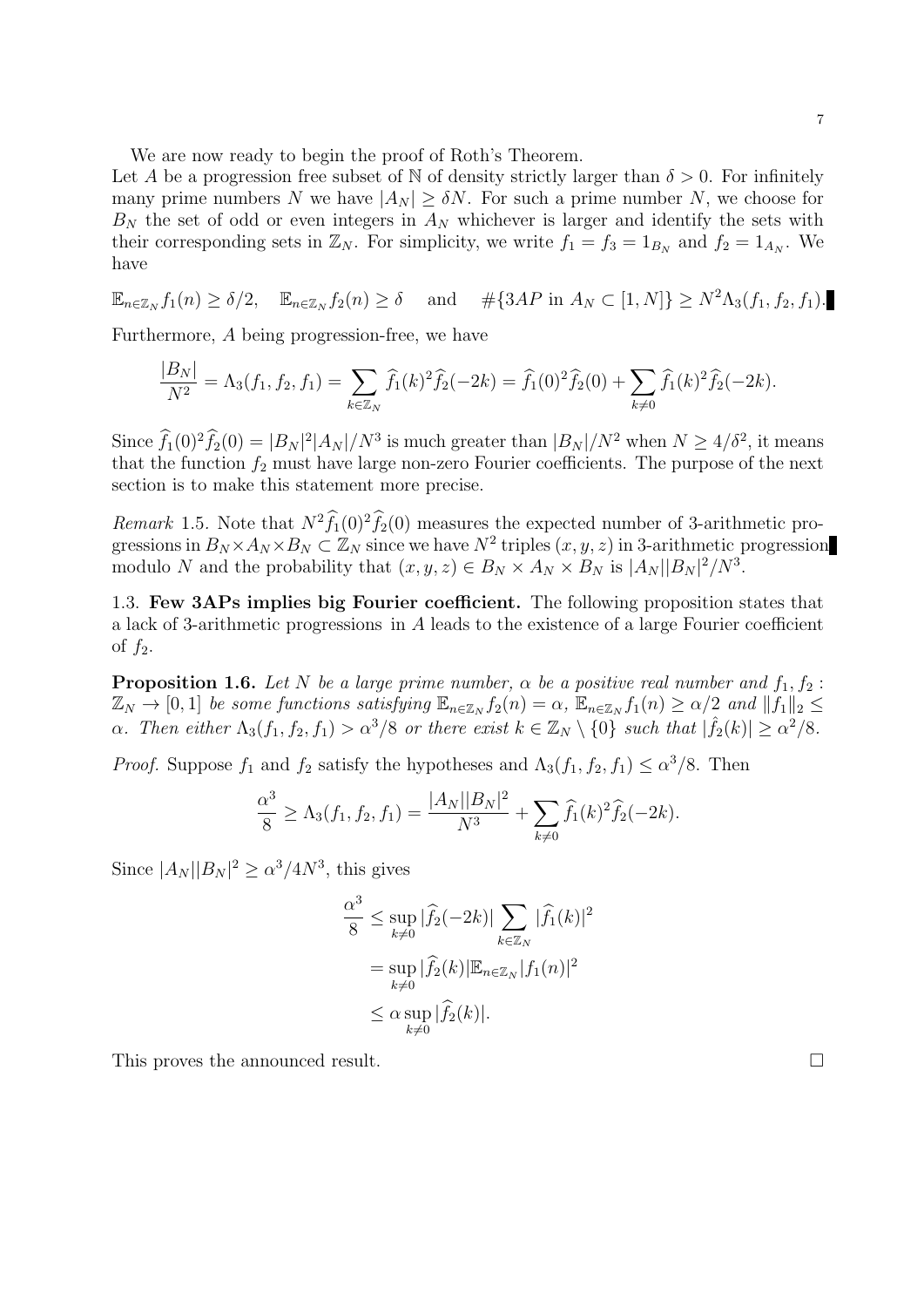### 1.4. Big Fourier coefficient implies density increment.

**Lemma 1.7.** Let x be a real number. Then  $|e(x) - 1| \leq 2\pi ||x||_{\mathbb{R}/\mathbb{Z}}$  where  $||x||_{\mathbb{R}/\mathbb{Z}}$  denotes the distance between x and the nearest integer.

*Proof.* The function  $(x \mapsto e(x))$  is 1-periodic so this is enough to prove the result for  $x \in [-1/2, 1/2]$ . We use

$$
|e(x) - 1| = |e^{2i\pi x} - e^{2i\pi 0}| = 2|\sin(\pi x)| \le 2\pi |x| = 2\pi ||x||_{\mathbb{R}/\mathbb{Z}}.
$$

**Proposition 1.8.** Let  $\sigma$  be a positive real number,  $N \geq 16^2 \pi^2/\sigma^2$  be a large prime number and  $g: \mathbb{Z}_N \to [-1,1]$  be a function satisfying  $\sum_{n \in \mathbb{Z}_N} g(n) = 0$ . Assume that there exists  $k \in \mathbb{Z}_N$  such that  $|\widehat{g}(k)| \geq \sigma$ . Then there exists an arithmetic progression P of length at least  $\frac{\sigma \sqrt{N}}{8\pi}$  $\frac{\sqrt{N}}{8\pi}$ , such that g has mean value at least  $\sigma/8$  on P.

*Proof.* Assume that for some  $k \in \mathbb{Z}_N$ ,

$$
|\widehat{g}(k)| := \left| \frac{1}{N} \sum_{n=1}^{N} g(n) e\left(\frac{nk}{N}\right) \right| \ge \sigma > 0.
$$

Note that  $\hat{g}(0) = 0$ , thus  $k \neq 0$ . By Dirichlet's theorem there exist coprime integers b and h such that  $1 \leq b \leq h \leq \sqrt{N}$  and that

$$
\left|\frac{k}{N} - \frac{b}{h}\right| \le \frac{1}{h\sqrt{N}} \quad \text{thus} \quad \left|\left|\frac{kh}{N}\right|\right|_{\mathbb{R}/\mathbb{Z}} \le \frac{1}{\sqrt{N}}.
$$

We divide  $[1, N]$  in h congruence classes modulo h

$$
C(a) = \{a, a+h, a+2h, \cdots\} \cap [1, N] = \{a, a+h, a+2h, \cdots, a+(N_a-1)h\}.
$$

We then choose a positive integer M and divide  $[0, N_a - 1] \subset \mathbb{R}$  in M intervals  $I_m$  of same length and define

$$
J_m(a) = \{a + jh, j \in I_m\} = \{a + j_mh, a + (j_m + 1)h, \dots\}.
$$

We therefore have

$$
\{1, \cdots, N\} = \bigcup_{a \in \{1, \cdots, h\}} C(a) = \bigcup_{a=1}^{h} \bigcup_{m=1}^{M} J_m(a).
$$

each class  $\mathcal{C}(a)$  has size at least  $\frac{N}{h} - 1$  and each  $J_m(a)$  has size  $L_m(a) = \lfloor \frac{N_a}{M} \rfloor$  $\frac{N_a}{M}$ ]  $\in \left[\frac{N}{hM} - 2, \frac{N}{hM}\right]$ . Furthermore, we have

$$
\sigma \leq |\widehat{g}(k)| = \left| \frac{1}{N} \sum_{a=1}^{h} \sum_{m=1}^{M} \sum_{n \in J_m(a)} g(n) e\left(\frac{nk}{N}\right) \right|
$$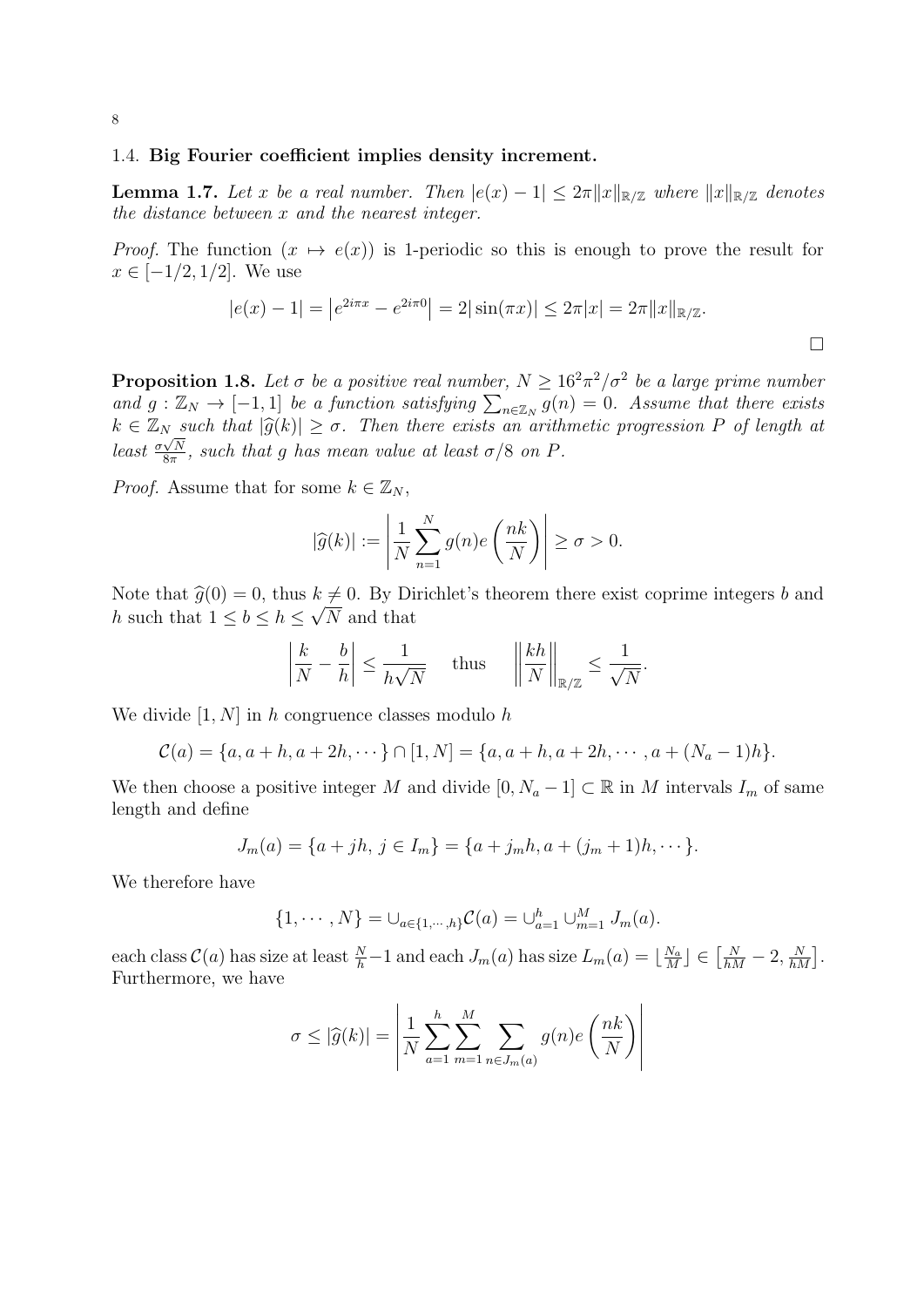Now, we know that  $\frac{k}{N} = \frac{b}{h} + \theta$  with  $|\theta| \le \frac{1}{h\sqrt{N}}$  and for  $n \in J_m(a)$ , we have  $n = a + h(j_m + l)$ with  $0 \leq l \leq L_m(a) - 1$  thus by 1-periodicity of  $(x \mapsto e(x))$ , we have

$$
e\left(\frac{nk}{N}\right) = e\left(\frac{nb}{h}\right)e(n\theta) = e\left(\frac{ab}{h}\right)e((a+h(j_m+l))\theta)
$$

$$
= e\left(\frac{ab}{h}\right)[e((a+hj_m)\theta) + e((a+hj_m)\theta)(e(hl\theta) - 1)].
$$

Using Lemma 1.7, we get for  $l \le L_m(a) - 1$  and  $|\theta| \le \frac{1}{h\sqrt{N}}$ ,

$$
|e(hl\theta) - 1| \leq 2\pi ||hl\theta||_{\mathbb{R}/\mathbb{Z}}\leq \frac{2\pi L_m(a)}{\sqrt{N}}.
$$

Combining this and using that  $|g(n)| \leq 1$  and  $|e(x)| = 1$ , we have that

$$
\sigma \le \left| \frac{1}{N} \sum_{a=1}^{h} e\left(\frac{ab}{h}\right) \sum_{m=1}^{M} e((a+hj_m)\theta) \sum_{n \in J_m(a)} g(n) \right| + \frac{1}{N} \sum_{n=1}^{N} |g(n)| \frac{2\pi L_m(a)}{\sqrt{N}}
$$
  

$$
\le \frac{1}{N} \sum_{a=1}^{h} \sum_{m=1}^{M} \left| \sum_{n \in J_m(a)} g(n) \right| + \frac{2\pi L_m(a)}{\sqrt{N}}.
$$

Now we choose M large enough so that  $\frac{2\pi L_m(a)}{\sqrt{N}} \leq \frac{\sigma}{2}$  $\frac{\sigma}{2}$  and get

$$
\frac{1}{N} \sum_{a=1}^{h} \sum_{m=1}^{M} \left| \sum_{n \in J_m(a)} g(n) \right| \geq \frac{\sigma}{2}.
$$

Since  $\sum_{n=1}^{N} g(n) = 0$ , we also have

$$
\frac{1}{N} \sum_{a=1}^{h} \sum_{m=1}^{M} \max\left(0, \sum_{n \in J_m(a)} g(n)\right) \ge \frac{\sigma}{4}
$$

Thus there exist some arithmetic progression  $J_m(a)$  of length at least  $\frac{\sigma\sqrt{N}}{8\pi}$  $\frac{N}{8\pi}$  (provided  $N \geq$  $(16\pi/\sigma)^2$  for some positive constant c) such that

$$
\frac{1}{|J_m(a)|} \sum_{n \in J_m(a)} g(n) \ge \frac{\sigma}{4}.
$$

 $\Box$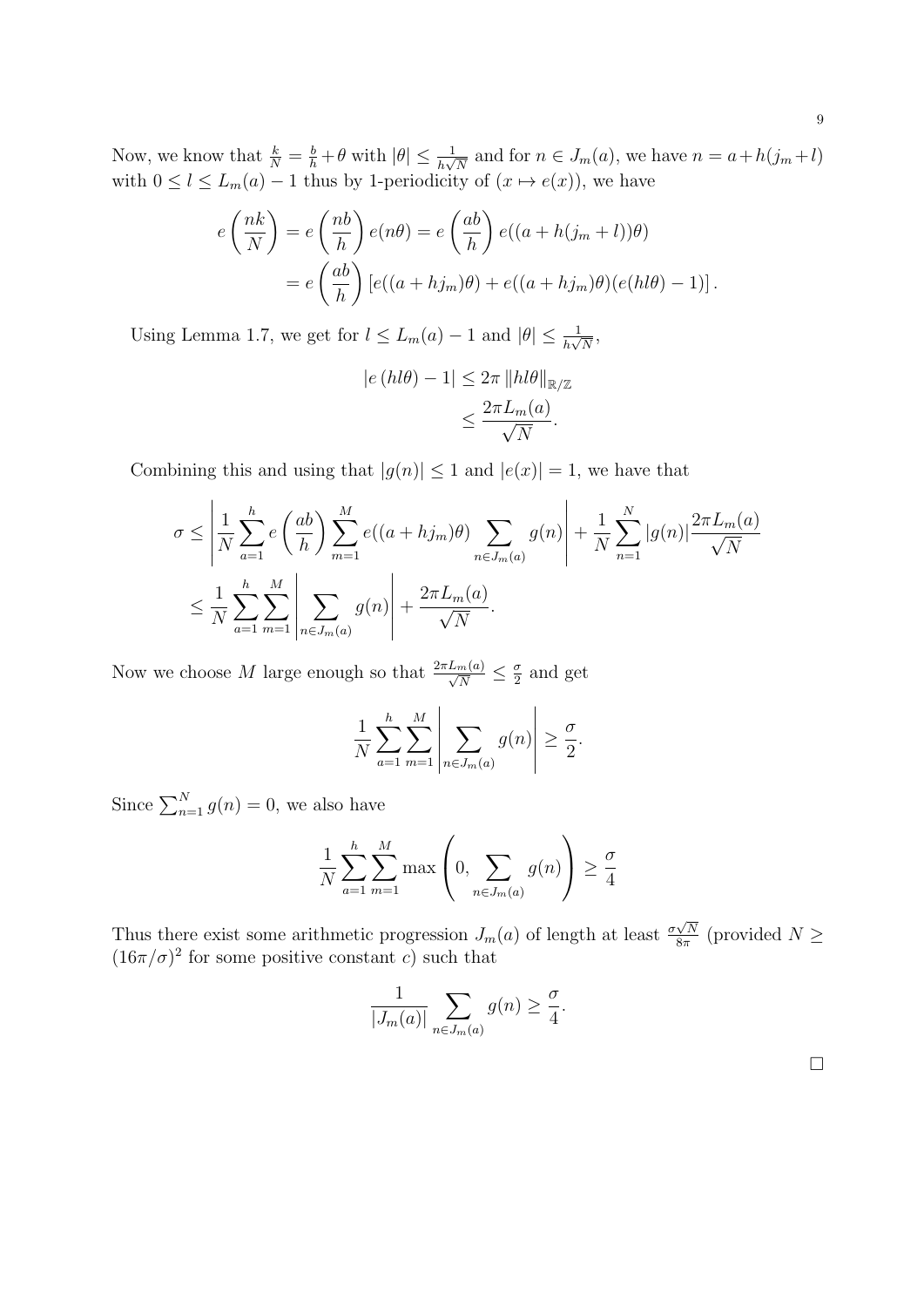1.5. **Iteration.** Let A be a subset of N of upper density strictly larger than  $\delta$ . For infinitely many prime numbers N, we can define  $f_1 = 1_{B_N}$  and  $f_2 = 1_{A_N}$  as before and we have

$$
\frac{1}{N} \sum_{n \in \mathbb{Z}_N} f_1(n) \ge \delta/2 \quad \text{and} \quad \frac{1}{N} \sum_{n \in \mathbb{Z}_N} f_2(n) \ge \delta.
$$

Furthermore, the number of 3-arithmetic progressions in  $A_N$  as a subset of [1, N] is larger than  $N^2\Lambda_3(f_1, f_2, f_1)$ .

Given such a prime N larger than  $(16\pi)^2/\alpha^2$ , we define  $\alpha$  by  $\alpha = \mathbb{E}_{n \in \mathbb{Z}_N} f_2(n)$ . Then, according to Proposition 1.6, either we have  $\Lambda_3(f_1, f_2, f_1) \ge \alpha^3/8$  or there exist  $k \in \mathbb{Z}_N \setminus \{0\}$ such that  $\hat{f}_2(k) \ge \alpha^2/8$ .

If A does not contain any non trivial 3-arithmetic progression, then we must be in the second case. We write  $g = f_2 - \alpha 1_{[1,N]}$  and apply Proposition 1.8 with  $\sigma = \alpha^2/8$ . Thus we find an arithmetic progression  $P = \{x + lh, l \leq N_1\}$  in  $[1, N]$  on which the mean value of g is larger than  $\sigma/4$ . We write  $N_1 = |P| \geq \sigma \sqrt{N/(8\pi)}$  and  $A_1 = \{l \in [1, N_1] : n + lh \in P \cap A\}$ . We get a subset  $A_1$  of  $[1, N_1]$  with

$$
|A_1| \ge \left(\alpha + \frac{\sigma}{4}\right) N_1 \ge \left(\delta + \frac{\delta^2}{4 \times 8}\right) N_1 =: (\delta + c_2 \delta^2) N_1 =: \delta_1 N_1
$$

and

$$
N_1 \ge \frac{\delta^2 \sqrt{N}}{64\pi} =: c_1 \delta^2 \sqrt{N} \text{ provided } N \ge c/\delta^2.
$$

We iterate the argument on  $A_1$ . We get that if  $N_1 \ge c/\delta_1^2$  (which is implied by  $N_1 \ge c$  $c/\delta^2$ , then there exists a subset  $A_2$  of  $\mathbb{Z}_{N_2}$  such that

$$
N_2 \ge c_1(\delta + c_2 \delta^2)^2 \sqrt{N_1} \ge (c_1 \delta^2)^{1+1/2} N^{1/4}
$$
 and  $\frac{|A_2|}{N_2} \ge \delta + 2c_2 \delta^2$ .

After k iteration, we get that there exists a subset  $A_k$  of  $\mathbb{Z}_{N_k}$  such that

$$
\frac{|A_k|}{N_k} \ge \delta + kc_2 \delta^2 \quad \text{and} \quad N_k \ge \left(c_1 \delta^2\right)^{\left(1 + \frac{1}{2} + \dots + \frac{1}{2^{k-1}}\right)} N^{\frac{1}{2^k}} = \left(c_1 \delta^2\right)^{2(1 - 2^{-k})} N^{\frac{1}{2^k}}.
$$

After  $k_1 = \lceil \delta^{-1}/c_2 \rceil$  iterations, we get a relative density larger than  $2\delta$  on a progression of length larger than  $N_{k_1} \ge \min(c_1 \delta^2, 1) N^{1/2^{k_1}}$  which is larger than  $c/\delta_{k_1}^2$  if N is large enough (depending on  $\delta$ ,  $c_1$  and  $c_2$ ). After  $k_2$  iterations, we reach a density larger than  $4\delta$  on a progression of length larger than  $N_{k_2} \ge \min(c_1(2\delta)^2, 1)N_{k_1}^{1/2^{k_2}}$  $\frac{f_1/2^{n_2}}{k_1}$ . We finally reach a density larger than 1 and get a contradiction. Some precise study of admissible values for the constants give the quantitative version of Roth's theorem.

1.6. Quantitative improvements of Roth's theorem. Since 1953, significative quantitative improvements of Roth's theorem have been made. If  $r_3(N)$  denotes the maximum size of a subset of positive integers less than N with no nontrivial 3-arithmetic progression, Roth proved that

$$
r_3(N) \ll \frac{N}{\log \log N}.
$$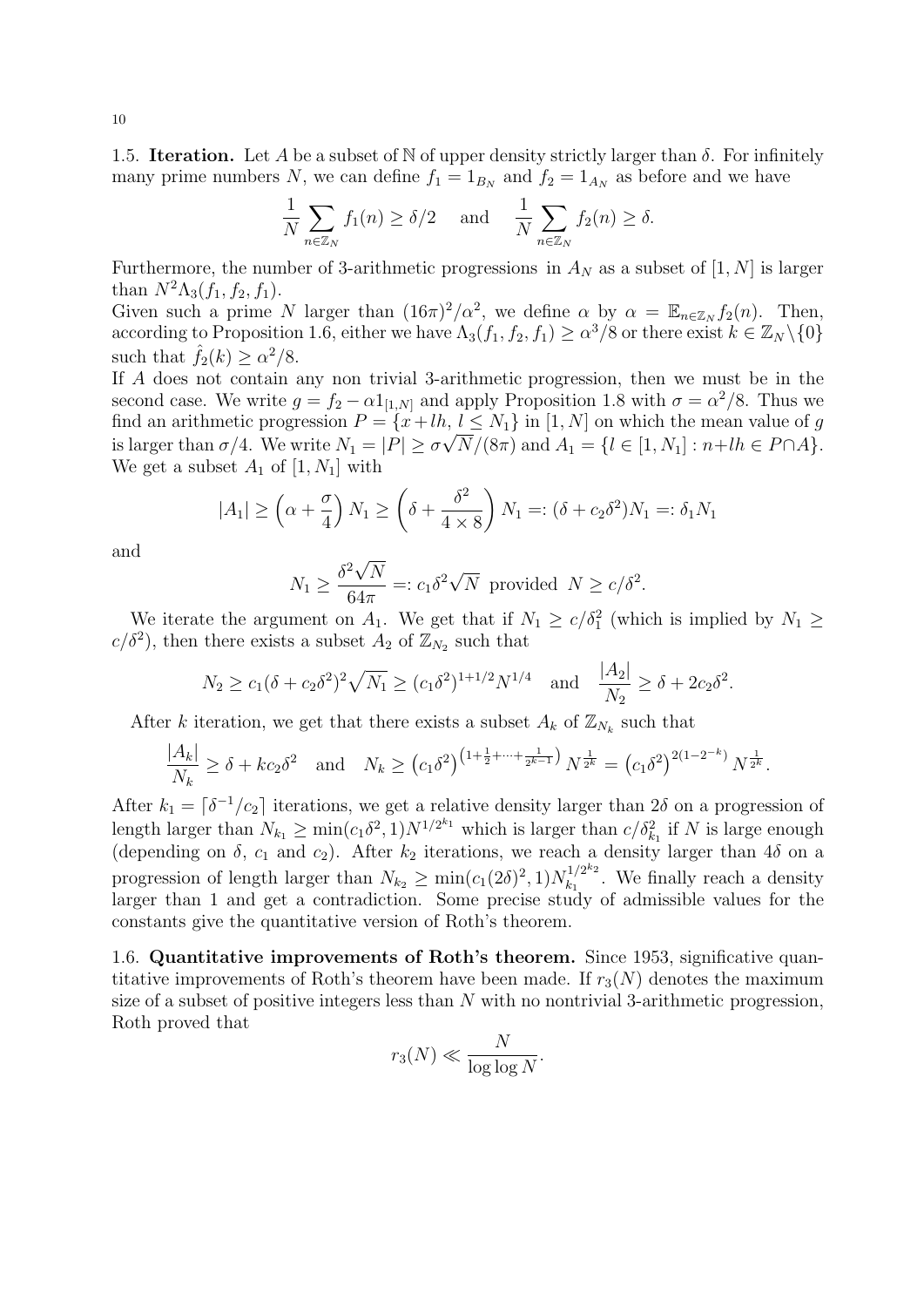Much later, Heath-Brown  $\begin{bmatrix} 8 \end{bmatrix}$  (1987) and Szemerédi [18] (1990) improved (independantly) this result by showing that

$$
r_3(N) \leq C N (\log N)^{-c}
$$

for some small positive c and some large constant C. The main idea of Heath-Brown and Szemerédi's works is to consider diophantine approximations of a large bench of frequencies rather than one frequency at a time in the application of Dirichlet's Theorem. They prove that a lack of 3-arithmetic progression in A implies that the  $\ell_2$  norm on a subset S of  $\mathbb{Z}_N$  (rather than the  $\ell_{\infty}$  norm in Roth's work) of the Fourier transform of the balanced function  $\mathbf{1}_A - \delta \mathbf{1}_{[1,N]}$  has to be large. Then they prove that if this  $\ell_2$  norm on S is large then A concentrates on some large arithmetic progression. To do so, they simultaneously approximate the elements  $\xi/N$  with  $\xi \in S$ .

By considering Bohr sets where previous arguments had used arithmetic progressions, Bourgain obtained

$$
r_3(N) \le CN (\log \log N)^2 (\log N)^{-2/3}
$$

in [2,3] (1999, 2008). Bourgain proves that a lack of 3-arithmetic progression in A implies a density increment in regular Bohr sets.

Part of these improvements are summarized in [19].

Very recently, Sanders [16] and [17] obtained the best known result so far by proving that

$$
r_3(N) \le CN \frac{(\log \log N)^5}{\log N}.
$$

These quantitative results are related to some very strong conjecture.

**Conjecture 1.9** (Erdös-Turán). Let A be a subset of the positive integers. If the series  $\sum_{n\in A}$ 1  $\frac{1}{n}$  is divergent then A contains arbitrarily long arithmetic progressions.

This is easy (cf tutorial) to prove that this conjecture is implied by the bounds

$$
r_k(N) \ll_k \frac{N}{\log N (\log \log N)^{1+\varepsilon}}
$$

with some positive  $\varepsilon$  (which may depend on k). Thus, Sanders' result is very close to proving that any subset A such that  $\sum_{n \in A}$ 1  $\frac{1}{n}$  is divergent contains 3-arithmetic progressions.

2. Roth's theorem in sets of density 0.

2.1. The general strategy. Suppose that we have an infinite subset  $A$  of the integers which contains infinitely many 3-arithmetic progressions but which has zero density (think of the prime numbers for example). When can we say that Roth's theorem holds in this set ? That is, must a subset of positive relative density in A contain a 3-arithmetic progression?

2.1.1. Varnavides Theorem. Roth's argument not only prove that a subset of integers less than N with not too small upper density does contain some non trivial 3-arithmetic progressions. It also leads to the fact that such a set must contain many non trivial 3-arithmetic progressions. We shall explain how Varnavides [20] proved such a result and how this result is used to prove Roth's theorem in sets of integers of zero density.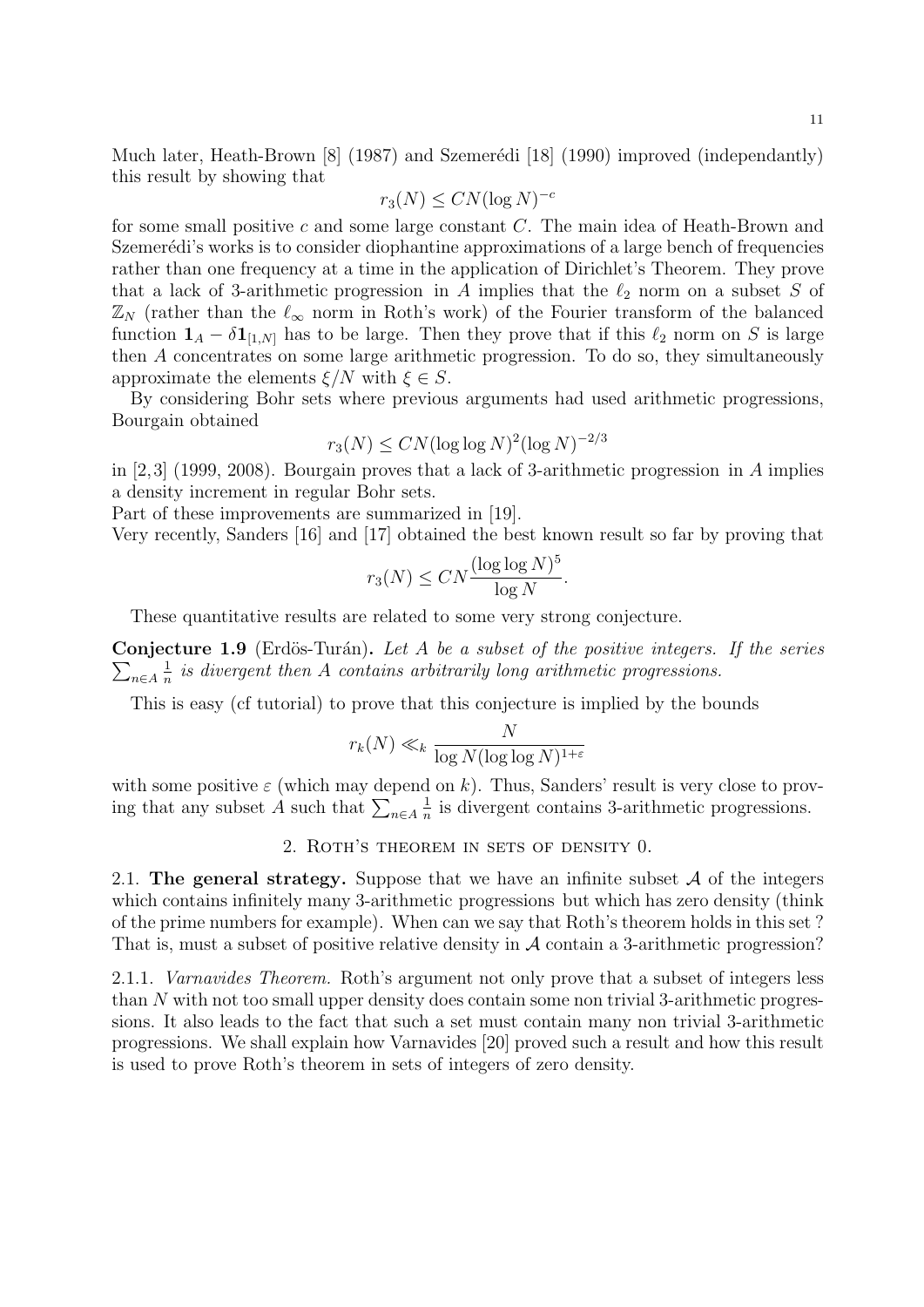**Theorem 2.1** (Varnavides, 1959). Let  $A \subset \mathbb{Z}_N$ , where N is a prime. Assume  $|A| \geq \eta N$ with  $\eta > 0$ . The number of 3-term arithmetic progressions in A is then at least  $N^2h(\eta)$ where  $c_0$  and  $c_1$  are absolute constants and

$$
h(\eta) := \frac{\eta}{c_0 \exp\left(c_1/\eta(\log(1/\eta))^5\right)}.
$$

*Proof.* Recall Sanders' result [16]: for given L and  $\eta \gg (\log \log L)^5 / \log L$ , every subset of  $\{1, 2, \ldots, L\}$  with at least  $\eta L$  elements contains at least one non-trivial three-term arithmetic progression. This result can be rephrased as follows: there are constants  $c_0$  and  $c_1$  such that, if  $L \geq c_0 \exp(c_1/\eta(\log(1/\eta))^5)$ , then any subset of  $\{1, \dots, L\}$  of density at least  $\eta/2$  contains a non-trivial three-term arithmetic progression. It follows that, given an arithmetic progression  $S_{a,d} = \{a+d, a+2d, a+3d, \ldots, a+Ld\}$  in  $\mathbb{Z}_N$   $(a,d \in \mathbb{Z}_N)$ ,  $d \neq 0, L \leq N$ ) whose intersection with A has at least  $(\eta/2)L$  elements, there is at least one non-trivial three-term arithmetic progression in  $A\cap S\subset \mathbb{Z}_N$ , provided L is large enough.

If we consider all arithmetic progressions of length L and given modulus  $d \neq 0$  in  $\mathbb{Z}_N$ , we see that each element of A is contained in exactly L of them. Hence,  $\sum_a |S_{a,d} \cap A|$  $L|A| \geq \eta NL$ , and so (for  $d \neq 0$  fixed)  $|S_{a,d} \cap A| \geq (\eta/2)L$  for at least  $(\eta/2)N$  values of a. Varying d, we get that  $|S_{a,d} \cap A| \geq (\eta/2)L$  for at least  $(\eta/2)N(N-1)$  arithmetic progressions  $S_{a,d}$ . By the above, each such intersection  $S_{a,d} \cap A$  contains at least one non-trivial three-term arithmetic progression.

Each non-trivial three-term arithmetic progression  $\{a_1, a_2, a_3\}$  in  $\mathbb{Z}_N$  can be contained in at most  $L(L-1)$  arithmetic progressions  $\{a+d, a+2d, \ldots, a+Ld\}$  of length L (the indices of  $a_1$  and  $a_2$  in the progression of length L determine the progression). Hence, when we count the three-term arithmetic progressions coming from the intersections  $S_{a,d} \cap A$ , we are counting each such progression at most  $L(L-1)$  times. Thus we have shown that A contains at least

$$
\frac{\eta}{2} \frac{N(N-1)}{L(L-1)} \ge \frac{\eta}{2} \frac{N^2}{L^2}
$$

distinct non-trivial three-term arithmetic progressions for

$$
L = \left[ c_0 \exp \left( c_1 / \eta (\log(1/\eta))^5 \right) \right],
$$

provided that  $L \leq N$ . If  $L > N$ , the bound in the statement of the lemma is trivially true (as there is always at least one trivial three-term arithmetic progression in A.)

Using this result on characteristic function of sets, we can prove the general following result.

**Lemma 2.2.** Let N be a large prime number. For a real number  $\alpha \in (0,1)$  and a positive real number M, there exists some constant  $c(\alpha, M)$  such that for any function f:  $[1, N] \to [0, M]$  satisfying  $\mathbb{E}_{n \in \mathbb{Z}_N} f(n) \ge \alpha$ , we have the lower bound  $\Lambda_3(f, f, f) > c(\alpha, M)$ . Furthermore, we can take  $c(\alpha, M) = \left(\frac{\alpha}{2}\right)$  $\left(\frac{\alpha}{2}\right)^3 h\left(\frac{\alpha}{2\Lambda}\right)$  $\frac{\alpha}{2M}\big).$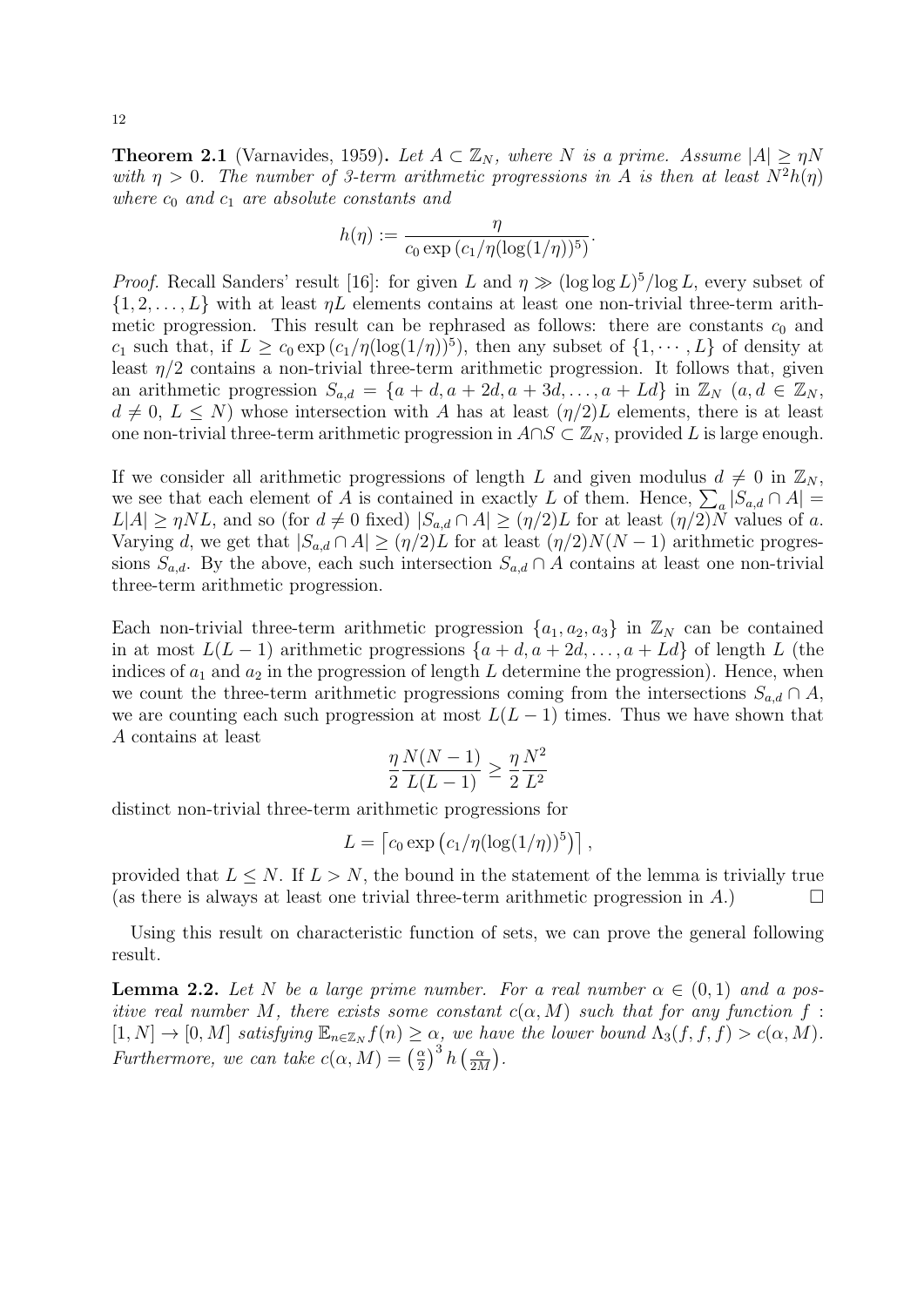*Proof.* Let A be the set  $A := \{n \in \mathbb{Z}_N : f(n) \geq \alpha/2\}$ . Alors

$$
\alpha \leq \mathbb{E}_{n \in \mathbb{Z}_N} f(n) = \frac{1}{N} \sum_{n \in A} f(n) + \frac{1}{N} \sum_{n \notin A} f(n)
$$
  

$$
\leq \frac{|A|}{N} M + \frac{N - |A|}{N} \frac{\alpha}{2} = \frac{\alpha}{2} + \left( M - \frac{\alpha}{2} \right) \frac{|A|}{N},
$$

thus  $|A| \ge \frac{\alpha}{2M-\alpha}N \ge \frac{\alpha}{2M}N$ . Now we apply Theorem 2.1 and get that

$$
\Lambda_3(\mathbf{1}_A, \mathbf{1}_A, \mathbf{1}_A) \ge h\left(\frac{\alpha}{2M}\right),\,
$$

therefore

$$
\Lambda_3(f, f, f) \ge \left(\frac{\alpha}{2}\right)^3 h\left(\frac{\alpha}{2M}\right).
$$

One could weaken the hypothesis of the theorem. Actually, this is not mandatory to have a  $L^{\infty}$  bound for f. A  $L^2$  bound of f is enough as stated in the following Lemma.

**Lemma 2.3.** Let  $\alpha$ , c be positive real numbers and  $f : \mathbb{Z}_N \to \mathbb{C}$  be a function satisfying  $\mathbb{E}_{\mathbb{Z}_N} f \geq \alpha$  and  $||f||_{L^2} \leq c$ . Then

$$
\Lambda_3(f, f, f) \ge \left(\frac{\alpha}{2}\right)^3 h\left(\left(\frac{\alpha}{2c}\right)^2\right).
$$

*Proof.* Let f be a function satisfying the hypotheses. Define  $A = \{n \in \mathbb{Z}_N : f(n) \geq \alpha/2\}.$ Then we have

$$
\alpha \leq \mathbb{E}_{n \in \mathbb{Z}_N} f(n) \leq \frac{1}{N} \sum_{n \in A} f(n) + \frac{1}{N} \frac{\alpha}{2} (N - |A|).
$$

But

$$
\frac{1}{N} \sum_{n \in A} f(n) = \mathbb{E}_{n \in \mathbb{Z}_N} f(n) \mathbf{1}_A(n) \le ||f||_2 ||\mathbf{1}_A ||_2 \le c \sqrt{\frac{|A|}{|N|}},
$$

thus

$$
\alpha \le c \sqrt{\frac{|A|}{|N|}} + \frac{1}{N} \frac{\alpha}{2} (N - |A|)
$$

and  $g(\sqrt{|A|}) \leq 0$  with  $g(x) = x^2 - x \frac{2c}{\alpha}$ α  $N + N$ . This leads to

$$
|A| \ge N\left(\frac{c}{\alpha} - \sqrt{\left(\frac{c}{\alpha}\right)^2 - 1}\right)^2 \ge \left(\frac{\alpha}{2c}\right)^2 N.
$$

Now, we can apply Varnavides Theorem to  $1_A$  and we get

$$
\Lambda_3(1_A, 1_A, 1_A) \ge h\left(\left(\frac{\alpha}{2c}\right)^2\right).
$$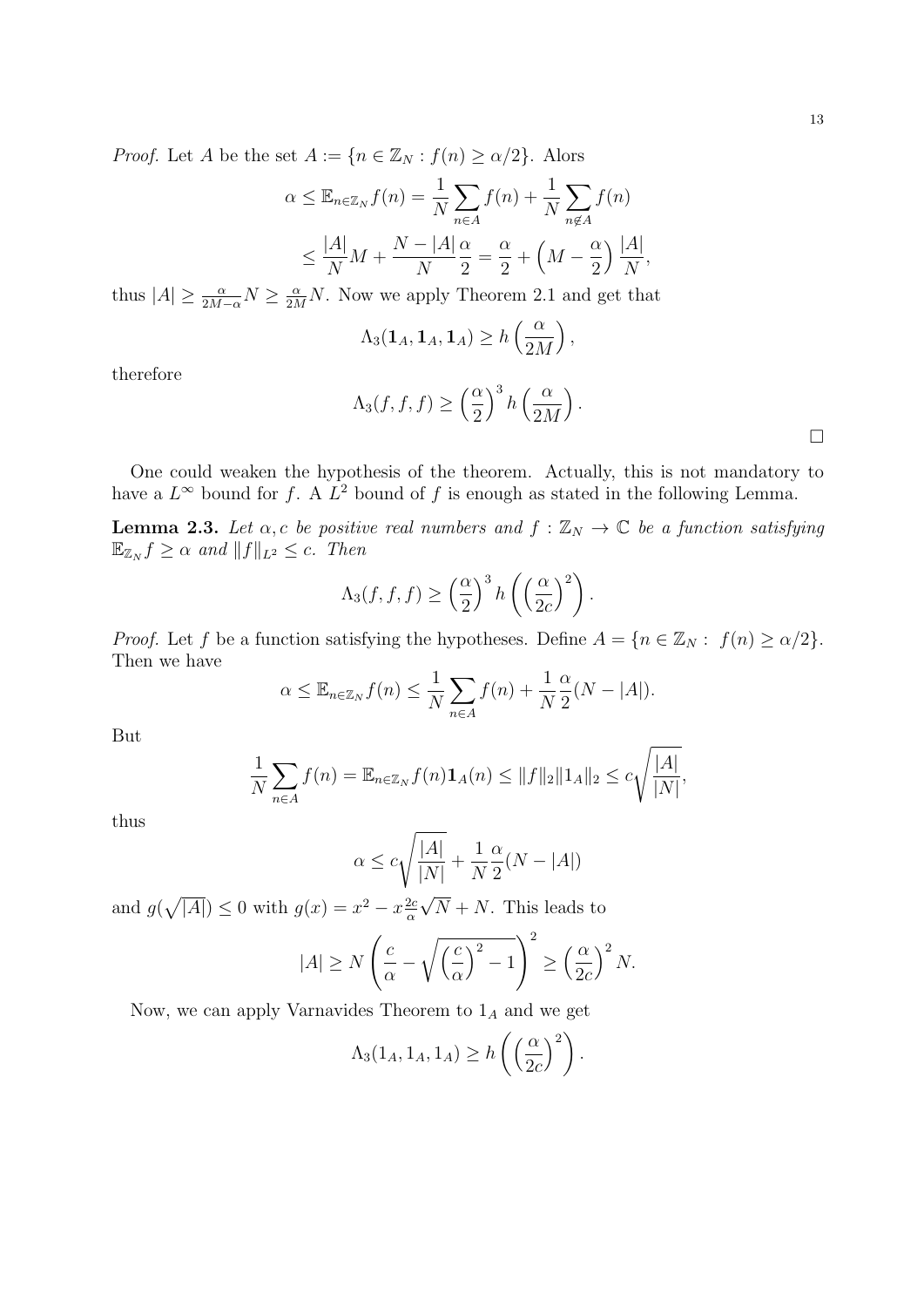Since  $f(n) \ge \alpha/2$  when  $n \in A$ , we have

$$
\Lambda_3(f,f,f)\geq \left(\frac{\alpha}{2}\right)^3\Lambda_3(1_A,1_A,1_A),
$$
 thus the result.

Unfortunately, these theorems are not enough to directly deal with the case of subsets of integers of density 0. Indeed, taking a subset A of A of relative density  $\delta > 0$  in A, we get

$$
\mathbb{E}_{[1,N]}1_{A_N} \sim \delta \frac{|\mathcal{A}_N|}{N} \to_{N \to +\infty} 0
$$

thus these theorems do not apply. We may think of normalizing the function so that the density becomes positive but then the normalized characteristic function  $f = \frac{N}{|A|}$  $\frac{N}{|{\cal A}_N|} {\bf 1}_{{\cal A}_N}$  is not bounded anymore, neither in  $L^{\infty}$ -norm nor in  $L^2$ -norm.

2.1.2. Tranference principles. In order to deal with the previous issue, we will approximate the normalized function f by some function  $f_1$  satisfying the hypothesis of Lemma 2.2 (Green and Tao transference principle) or of Lemma 2.3 (new transference principle). Here "approximate" means that we will choose  $f_1$  so that  $\Lambda_3(f, f, f)$  is close to  $\Lambda_3(f_1, f_1, f_1)$ .

Before stating such results, we introduce here a few tools that will be needed in the proofs.

**Definition 2.1.** Let  $f : \mathbb{Z}_N \to \mathbb{C}$  be some function and  $\varepsilon$  be some positive real number. We define the  $\varepsilon$ -spectrum R by

$$
R = \{ k \in \mathbb{Z}_N : |\hat{f}(k)| \ge \varepsilon \}
$$

and the Bohr set B of set of frequencies R and of radius  $\varepsilon$  by

$$
B = \{ n \in \mathbb{Z}_N : \forall k \in R, ||nk/N||_{\mathbb{R}/\mathbb{Z}} \le \varepsilon \}.
$$

We also define the normalized characteristic function of B,  $\beta : \mathbb{Z}_N \to \mathbb{C}$  by  $\beta = \frac{N}{|B|}$  $\frac{N}{|B|} \mathbf{1}_{B}.$ 

Bohr sets are usual tools in Fourier analysis. We already noticed that this was heavily used by Bourgain in is work on Roth's Theorem. Note that according to Lemma 1.7, we have

(2.1) 
$$
\forall k \in R, \quad |\hat{\beta}(k) - 1| \ll \varepsilon.
$$

We shall also need a lower bound for the size of B. A pigeonhole argument leads to the lower bound

(2.2) 
$$
|B| \gg \varepsilon^r N \quad \text{where } r = |R|.
$$

We are now ready to state the first transference principle.

Theorem 2.4 (Transference principle, Green-Tao [6]). Let N be a large prime number. Let  $f: \mathbb{Z}_N \to \mathbb{R}^+$  be a function satisfying the following conditions:

(1)  $\mathbb{E}_{\mathbb{Z}_N} f \geq \alpha$  for some  $\alpha > 0$ ,

(2)  $\|\hat{f}\|_p \leq M$  for some  $p \in ]2,3[$  and some  $M > 0$ ,

14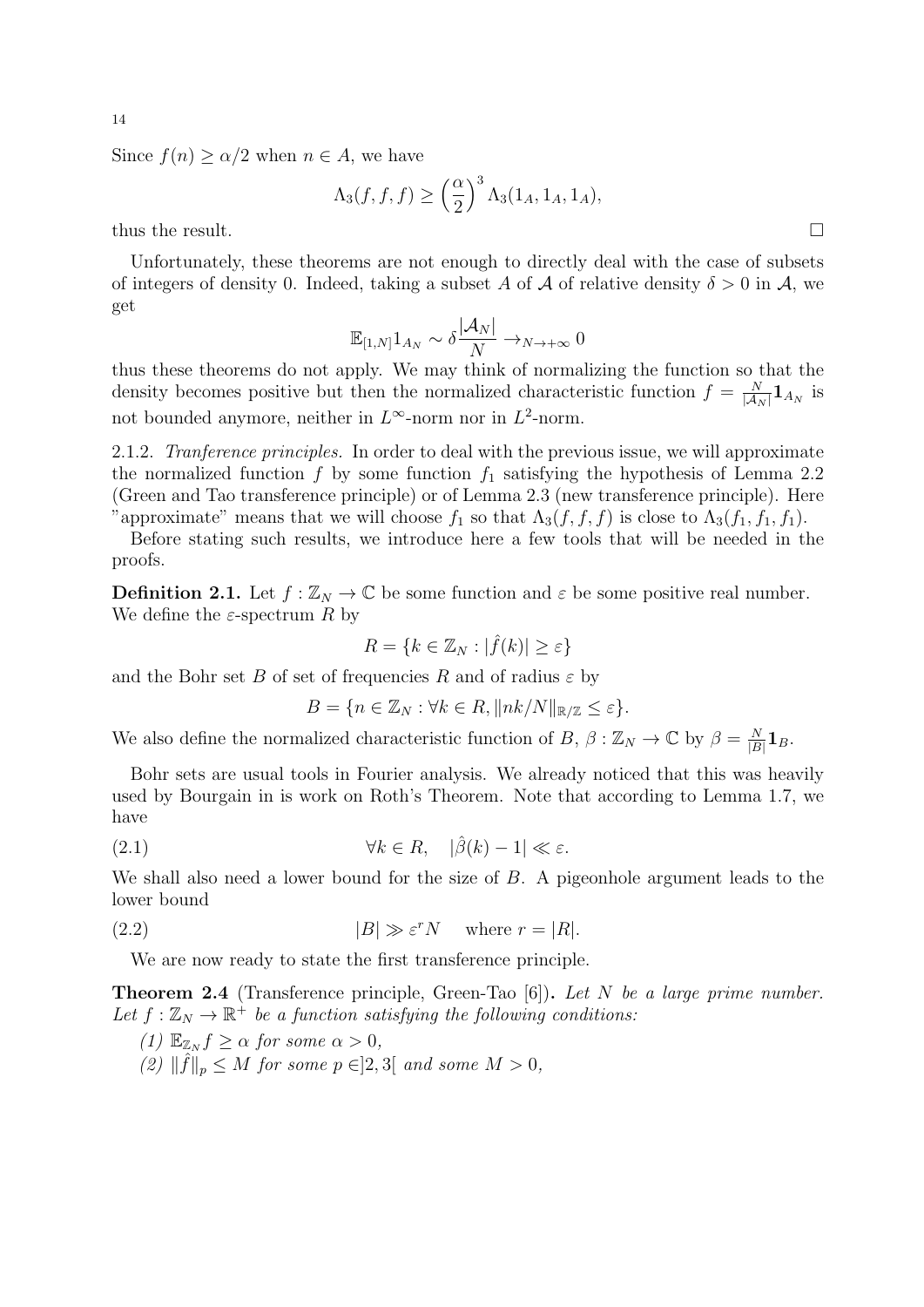(3)  $f \leq \nu$  with  $\sup_{k \in \mathbb{Z}_N} |\hat{\nu} - \mathbf{1}_0(k)| \leq \eta$  for some  $\eta \in (0,1)$ .

Then  $\Lambda_3(f, f, f) \geq \left(\frac{\alpha}{2}\right)$  $\left(\frac{\alpha}{2}\right)^3 h\left(\frac{\alpha}{4}\right)$  $\frac{\alpha}{4}$ ) –  $O_{M,p}\left( \left( \log \log(1/\eta) / \log(1/\eta) \right)^{3/p-1} \right)$  with h defined in Lemma 2.1.

When the assumption (3) is satisfied, we say that  $\nu$  is  $\eta$ -pseudorandom.

Remark 2.5. According to Lemma 2.3, assumptions (1) and (2) with  $p = 2$  yields the conclusion.

*Proof.* We write  $f = f_1 + f_2$  with  $f_1 = f * \sigma$ .

We choose  $\sigma$  so that  $f_1$  satisfies the hypothesis of Roth's theorem and that  $\Lambda_3(f_1, f_1, f_1)$ and  $\Lambda_3(f, f, f)$  are close to each other.

(1) The formula

$$
\Delta = |\Lambda_3(f, f, f) - \Lambda_3(f_1, f_1, f_1)| \le \sum_k |\hat{f}(-2k)\hat{f}(k)|^2 ||1 - \hat{\sigma}(-2k)\hat{\sigma}(k)|^2
$$

leads us to choose  $\sigma$  so that  $\hat{\sigma}(k)$  is close to 1 when  $\hat{f}(k)$  is large. According to (2.1), the function  $\beta$  defined in Definition 2.1 should be a good candidate but it will be easier to work with a function  $\sigma$  such that  $\hat{\sigma}$  is positive so we rather work with  $\sigma = \beta * \beta$  with some  $\varepsilon > 0$ . According to (2.1) and the definitions, we have

$$
|\hat{f}_2(k)| = |\hat{f}(k)(1 - \hat{\sigma}(k))| \ll \begin{cases} \varepsilon \sum_{n \in \mathbb{Z}} |f(n)| \le \varepsilon |\hat{\nu}(0)| \le \varepsilon (1 + \eta) & \text{if } k \in R, \\ |\hat{f}(k)| \le \varepsilon & \text{if } k \notin R. \end{cases}
$$

We write p' for the real number such that  $\frac{1}{p} + \frac{1}{p}$  $\frac{1}{p'} = 1$ . Hölder's inequality and hypothesis (2) yields

$$
\begin{split} |\Lambda_3(f_2, f_2, f_2)| &\leq \|\hat{f}_2\|_{\ell_p} \|\hat{f}_2^2\|_{\ell_{p'}} \leq \|\hat{f}_2\|_{\ell_p} \left(\|\hat{f}_2\|_{\ell_p}^p \|\hat{f}_2\|_{\infty}^{2p'-p}\right)^{1/p'}\\ &= \|\hat{f}_2\|_{\ell_p}^p \|\hat{f}_2\|_{\infty}^{3-p} \ll_p M^p \left(\varepsilon(1+\eta) + \varepsilon\right)^{3-p} \ll_p M^p \varepsilon^{3-p}. \end{split}
$$

The quantities  $\Lambda_3(f_i, f_j, f_h)$  with at least two 2 among  $\{i, j, h\}$  are similarly bounded: we apply Hölder's inequality with an  $\ell_p$  norm for the function  $\hat{f}_1$  and an  $\ell_{p'}$  norm for the product of the two  $\hat{f}_2$  functions; if needed, we apply Cauchy's inequality for this last product. The quantities  $\Lambda_3(f_i, f_j, f_h)$  with only one 2 among  $\{i, j, h\}$ are bounded this way: first, we apply Hölder's inequality with an  $\ell_{p/2}$  norm for the product of the functions  $\hat{f}_1$  and an  $\ell_{(p/2)^r}$ -norm the function  $\hat{f}_2$ ; if needed, we apply Cauchy's inequality for the product of the functions  $\hat{f}_1$ . The idea remains the same in any case: we know how to control the  $\ell_p$  norm of both  $\hat{f}_1$  and  $\hat{f}_2$  and we want to be able to pick up some  $\ell_{\infty}$  norm of  $\hat{f}_2$  after Hölder's inequality.

With these estimates, we obtain the upper bound

$$
\Delta = |\sum_{(i,j,h)\neq(1,1,1)} \Lambda_3(f_i,f_j,f_h)| \ll_p M^p \varepsilon^{3-p}.
$$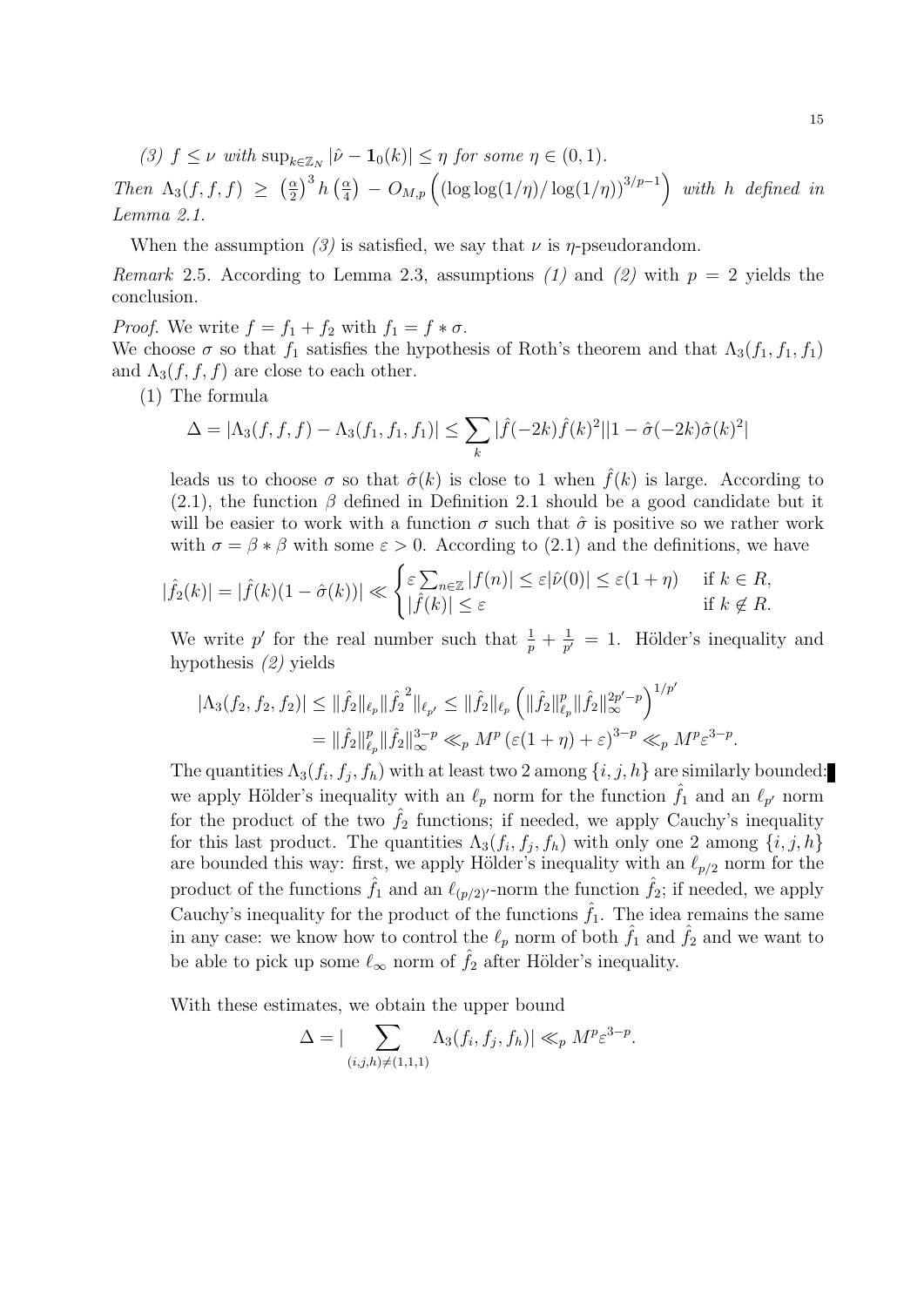(2) We have  $\mathbb{E}_{\mathbb{Z}_N} f_1 = \mathbb{E}_{\mathbb{Z}_N} f \ge \alpha$ . It remains to prove that  $f_1$  is bounded.

$$
|f_1(n)| = |B|^{-2} \sum_{m_1, m_2 \in B} f(n + m_1 - m_2)
$$
  
\n
$$
\leq |B|^{-2} \sum_{m_1, m_2 \in B} \nu(n + m_1 - m_2)
$$
  
\n
$$
= \left| |B|^{-2} \sum_{m_1, m_2 \in B} \sum_{r \in \mathbb{Z}_N} \hat{\nu}(r) e_N(-r(n + m_1 - m_2)) \right|
$$
  
\n
$$
\leq \sum_{r \in \mathbb{Z}_N} |\hat{\nu}(r)| \left| |B|^{-1} \sum_{m \in B} e_N(-rm) \right|^2
$$
  
\n
$$
= \sum_{r \in \mathbb{Z}_N} |\hat{\nu}(r)| |\hat{\beta}(r)|^2.
$$

Using hypothesis  $(3)$ , we get

$$
|f_1(n)| \le 1 + \eta \|\beta\|_2^2 = 1 + \eta \frac{N}{|B|}.
$$

Since  $\sum_m |\widehat{f}(m)|^p \leq M$ , we have  $r \leq (M/\varepsilon)^p$ , thus using  $(2.2)$ , we get  $|B| \gg$  $\varepsilon^{(M/\varepsilon)^p} N$  and  $|f_1(n)| \leq 1 + \eta(1/\varepsilon)^{(M/\varepsilon)^p}$ . We take  $\varepsilon$  such that  $\eta(1/\varepsilon)^{(M/\varepsilon)^p} = 1$  and apply Theorem 2.2 to  $f_1$ . We get

$$
\Lambda_3(f_1, f_1, f_1) \ge c(\alpha, 2) \quad \text{ with } c(\alpha, M) = \left(\frac{\alpha}{2}\right)^3 h\left(\frac{\alpha}{2M}\right).
$$

Putting everything together we obtain

$$
\Lambda_3(f, f, f) \ge c(\alpha, 2) - O_p\left(M^3(\varepsilon/M)^{3-p}\right) \ge c(\alpha, 2) - O_p\left(M^3\left(\frac{\log(1/\varepsilon)}{\log(1/\eta)}\right)^{3/p-1}\right).
$$

Now we use that with our choice of  $\varepsilon$  we have  $\log(1/\varepsilon) \leq \frac{1}{n}$  $\frac{1}{p} \log \log(1/p)$  and get the announced result.

There are many applications of this principle in the literature: in [5] for the prime numbers, [6] for Chen primes and [19] for random subsets of torsion groups. We shall see later how Green used this principle in [5] to prove Roth's theorem in the primes. We also state an alternative transference principle based on Lemma 2.3, this alternative principle is used in [9] to sharpen Green's quantitative result in the primes.

**Theorem 2.6.** Let N be a large prime number. Let  $f: Z_N \to \mathbb{R}^+$  be a function satisfying the following conditions:

- (1)  $\alpha \leq \mathbb{E} f \leq 1$ ,
- (2)  $\|\hat{f}\|_p \leq M$  for some  $p \in (2, 3)$  and some  $M > 0$ ,
- (3)  $||f_1||_2 \leq c$  with  $f_1 = f * \beta$  where  $\beta = \frac{N}{|B|}$  $\frac{N}{|B|} \mathbf{1}_B$  and B is the Bohr set defined as previously.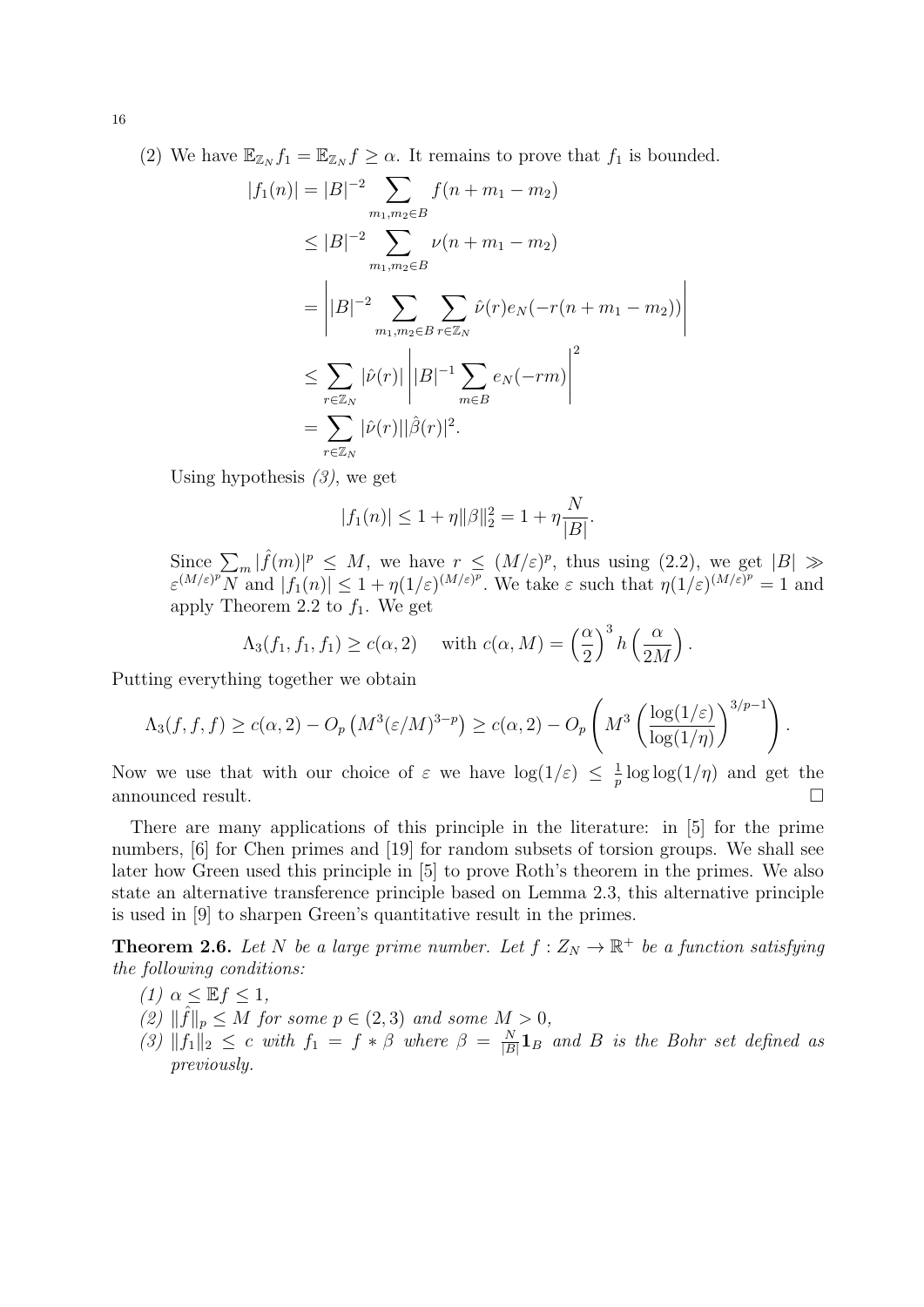Then

$$
\Lambda_3(f,f,f) \ge \left(\frac{\alpha}{2}\right)^3 h\left(\left(\frac{\alpha}{2c}\right)^2\right) - O_p\left(M^p \varepsilon^{3-p}\right).
$$

*Proof.* We choose  $\varepsilon > 0$  and write  $f = f_1 + f_2$  with  $f_1 = f * \beta$  where  $\beta$  is defined as in Definition 2.1. We shall mimic the proof of Theorem 2.4.

In the first step of the proof of Theorem 2.4, we only used the third hypothesis to get an upper bound of  $||f||_1$ . Furthermore, replacing  $\sigma$  by  $\beta$  in this step is harmless. Therefore, using β rather than  $\sigma$  and replacing  $||f||_1 \leq |\hat{\nu}(0)|$  by  $||f||_1 \leq 1$  in the first step leads to the upper bounds

$$
\Delta = |\sum_{(i,j,h)\neq (1,1,1)} \Lambda_3(f_i,f_j,f_h)| \ll_p M^p \varepsilon^{3-p}.
$$

It remains to prove that  $\Lambda_3(f_1, f_1, f_1)$  is large. We have again  $\mathbb{E} f_1 = \mathbb{E} f \ge \alpha$  and now  $||f_1||_2 \leq c$ . We apply Lemma 2.3 and get

$$
\Lambda_3(f_1, f_1, f_1) \ge \left(\frac{\alpha}{2}\right)^3 h\left(\left(\frac{\alpha}{2c}\right)^2\right)
$$

and therefore

$$
\Lambda_3(f, f, f) \geq \Lambda_3(f_1, f_1, f_1) - \Delta \geq \left(\frac{\alpha}{2}\right)^3 h\left(\left(\frac{\alpha}{2c}\right)^2\right) - O_p(M^p \varepsilon^{3-p}).
$$

2.2. Roth's Theorem for the primes. In this section, we will mostly give some sketches of the proves which can be found in the literature. The first proof of Roth's Theorem in the primes was given by Green in  $[5]$ . He proved that there exist some constant C such that if a subset  $A$  of the primes satisfies

$$
\delta_P(N) := \frac{|A_N|}{|\mathcal{P}_N|} \ge C\sqrt{\log \log \log \log \log N}/\sqrt{\log \log \log \log N}
$$

for infinitely many integers N, then A must contain some non trivial 3-arithmetic progression. His quantitative result was sharpen by Helfgott and de Roton in [9] who proved that

$$
\delta_P(N) \ge C(\log\log\log N)/(\log\log N)^{1/3}
$$

is enough. Their method would actually lead, with the use of Sander's result rather than Bourgain's one on Roth's Theorem, to the better bound :

$$
\delta_P(N) \ge C(\log \log \log N)^{5/2} / (\log \log N)^{1/2}.
$$

The best known result so far is due to Naslund [10] who proved that

 $\delta_P(N) \geq 1/(\log \log N)^{1-\varepsilon}$  for some positive  $\varepsilon$ 

is enough.

 $\Box$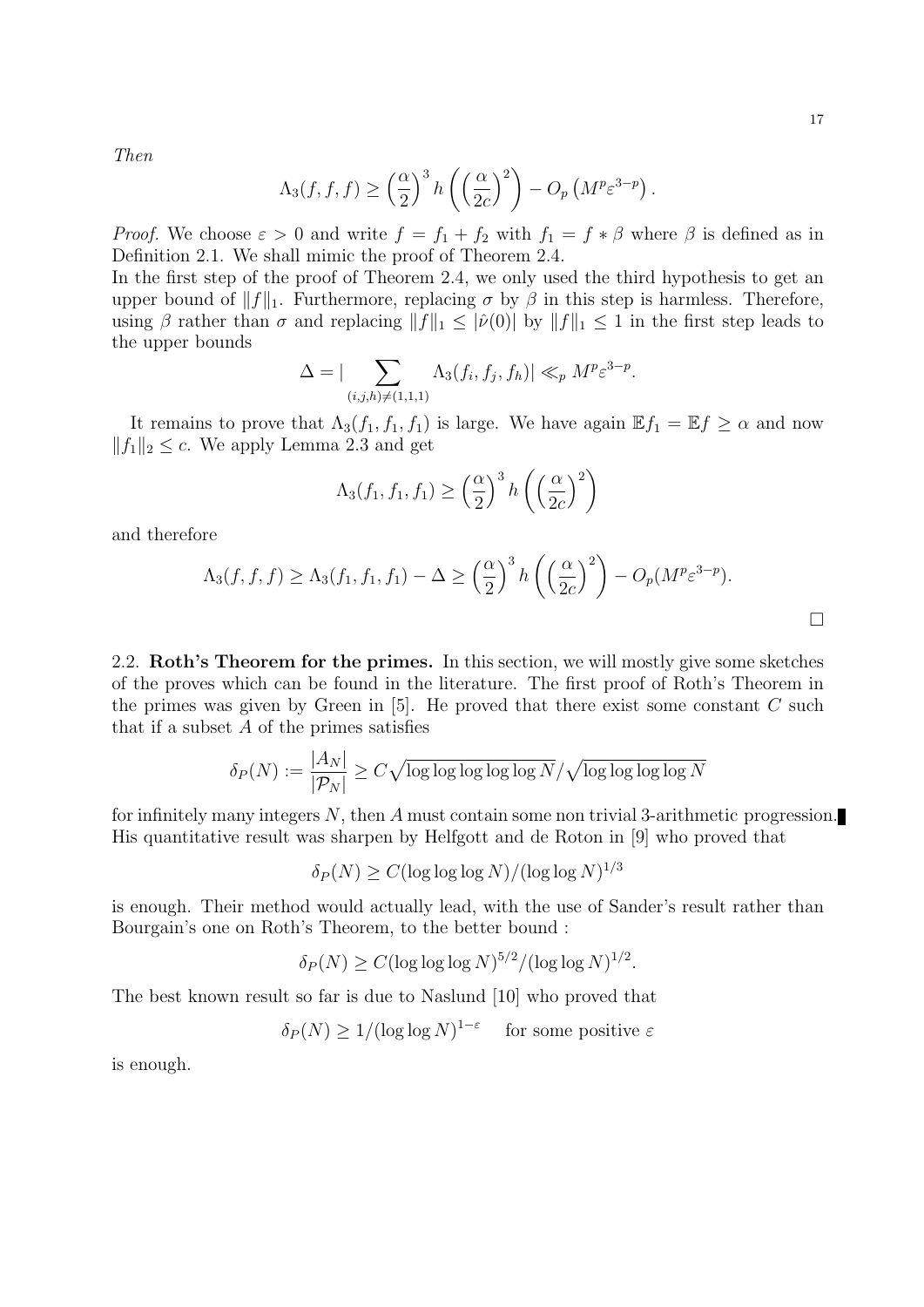2.2.1. *Pseudo random measure for the primes.* Following the strategy of transference principle (Theorem 2.4), we would like to majorate the normalized indicator function of the primes by some uniform measure. Unfortunately, prime numbers are ill distributed in arithmetic progressions with small modulus. For example, there are only 1 prime number with residue 0 modulo 3 and half of the primes with residue 1 and residue 2. This fact explains the reason why we need to switch from a set of primes to a set of integers (non necessarily prime) to find a "uniform" measure on our set. The W-trick (terminology in [6] coming from the use of the letter  $W$  in [5]) consists in focussing on the intersection of the primes with an arithmetic progression of large modulus, rather than working on all the primes.

**Lemma 2.7.** Let  $\alpha$ , z be positive real numbers and N' be a large integer. We define  $W = \prod_{p \leq z} p$ . Let A be a subset of the primes less than N' such that  $|A| \geq \alpha N' / \log N'$ . Then there exists some arithmetic progression  $P(b) = \{b+nW : 1 \le n \le N'/W\}$  such that

$$
|P(b) \cap A| \gg \alpha \frac{\log z}{\log N'} \frac{N'}{W} - \log z,
$$

where the implied constant is absolute.

*Proof.* If  $(b, W) \neq 1$ , the set  $\{m \in P(b) : m \text{ prime}\}$  is empty. Since the progressions  $P(b)$ with  $(b, W) = 1$  are distinct, we have

$$
\sum_{b:(b,W)=1} |A \cap P(b)| = |A| - |A \cap [1, W - 1]| \ge \alpha \frac{N}{\log N} - W.
$$

But  $\left|\{b \leq W : (b, W) = 1\}\right| \sim W/\log z \sim e^z/\log z$ . Therefore there exists some progression  $P(b)$  such that

$$
|A \cap P(b)| \gg \left(\alpha \frac{N}{\log N} - W\right) \frac{\log z}{W} \gg \alpha \frac{\log z}{\log N} \frac{N}{W} - \log z.
$$

Now, we fix  $z = \frac{1}{3}$  $\frac{1}{3} \log N'$ ,  $W = \prod_{p \leq z} p$ , and let N be the least prime larger than  $\lceil 2N'/W \rceil$ . (The requirement  $N > \lceil 2N'/W \rceil$  will ensure that no new three-term arithmetic progressions are created when we apply the reduction map  $\pi : \mathbb{Z} \to \mathbb{Z}/N\mathbb{Z}$  to a set contained in  $[1, N'/W]$ .) By Bertrand's postulate,  $N \leq 2N'/W$ . Let A be a subset of the primes less than N' such that  $|A| \ge \alpha N' / \log N'$ . We assume  $\alpha \ge (\log N')N'^{-1/2}$ (say) and obtain from Lemma 2.7 that there is an arithmetic progression  $P(b)$  such that  $|P(b) \cap A| \gg \alpha(\log z/\log N)N$ . We define  $A_0$  to be

(2.3) 
$$
A_0 = \left\{ n = \frac{m-b}{W} : m \in P(b) \cap A \right\}.
$$

This is a subset of  $X := \{n \in [1, N] : b + nW$  is prime} satisfying

$$
|A_0| \gg \alpha \frac{\log z}{\log N} N.
$$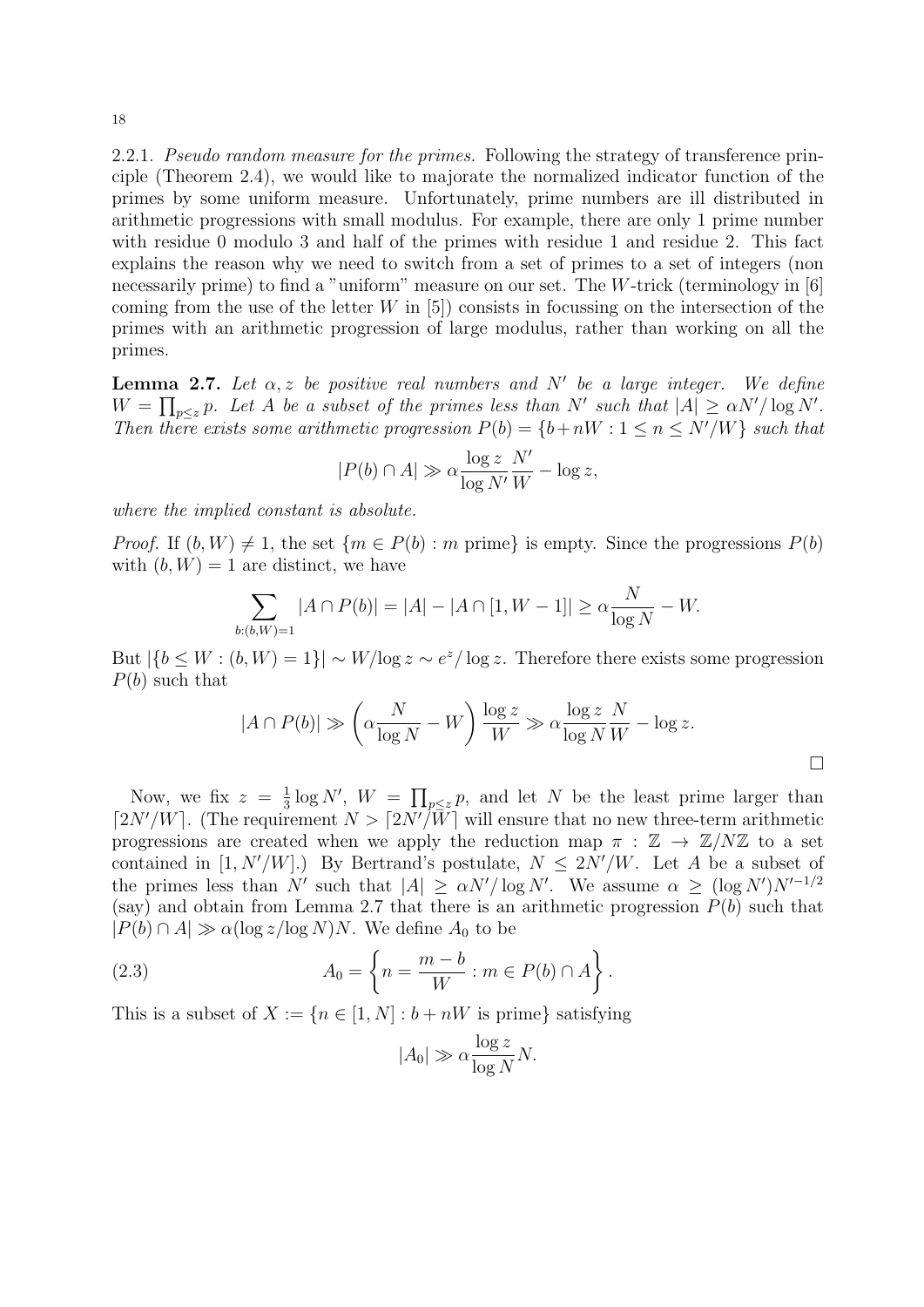Let f be the normalized characteristic function of  $A_0$ , i.e.,  $f = (\log N/(N \log z)) \mathbf{1}_{A_0}$ . To begin with, we remark that  $||f||_1 = (\log N/(N' \log z))|A_0| \gg \alpha$ . Furthermore, by the definition of f, we have  $0 \le f(n) \le \lambda(n)$ , where  $\lambda : \mathbb{Z} \to \mathbb{R}$  is defined by

(2.4) 
$$
\lambda = \frac{\log N}{N \log z} \mathbf{1}_X \quad \text{with} \quad X = \{n : 1 \le n \le N \text{ and } b + nW \text{ is prime}\}.
$$

Green uses in [5] that the W-trick (passage to an arithmetic progression  $b+nW$  of large modulus) removes all but the largest peaks in the Fourier transform of the primes. He uses the circle method to get an upper bound for  $\lambda$ .

Helfgott and de Roton [9] use in a more direct way the fact that the elements of  $\{n:$  $b + nW$  prime} are not forbidden from having small divisors. They use Ramaré's enveloping sieve  $[12]$ , based partially on work on sieves in  $[11]$  (see also  $[6]$ ). This allows them to take a larger W but this step remains necessary.

We will not explain here how this enveloping use of a sieve works. We just note that Green's work uses some restriction theorems on primes and refer to [5], [1] for these theorems and Helfgott and de Roton use some restriction theorem for an upper-bound sieve (see [6] for the enveloping sieve).

The application of Green and Tao's results on the enveloping sieve yields

(2.5) 
$$
\sum_{m \in \mathbb{Z}_N} |\widehat{f}(m)|^q \ll_q 1 \quad \text{for } q > 2.
$$

To summarize, we now have a function  $f : \mathbb{Z}_N \to \mathbb{R}$  satisfying the hypotheses (1) and  $(2)$  of both Theorem 2.4 and Theorem 2.6. Whereas Green worked with the first Theorem, Helfgott and de Roton worked with the second one. We shall now explain how they gained the third hypothesis. Using Theorem 2.6 then lead to a quantitative Roth's Theorem in the primes.

2.2.2. A bound for the  $L^2$  norm of  $f_1$ . The main idea is the following: if we convolve the function  $\lambda$  defined in (2.4) with  $\beta$ , then the  $L^2$  norm of  $\lambda$  will go down dramatically. This is simply due to the fact that, for any  $k \neq 0$ , we have a good upper bound (essentially  $\ll \frac{k}{\phi(k)}$ N  $\frac{N}{(\log N)^2}$  on the number of primes  $p \leq N$  such that  $p + k$  is also a prime. The only fact about  $\beta$  we shall use is that it is not concentrated in too small a set, i.e., the Bohr set B is not too small. The fact that we have restricted ourselves to a congruence class  $b+nW$ modulo  $W$  will finally come into play, in that it will in effect eliminate the potentially harmful factor  $\frac{k}{\phi(k)}$ .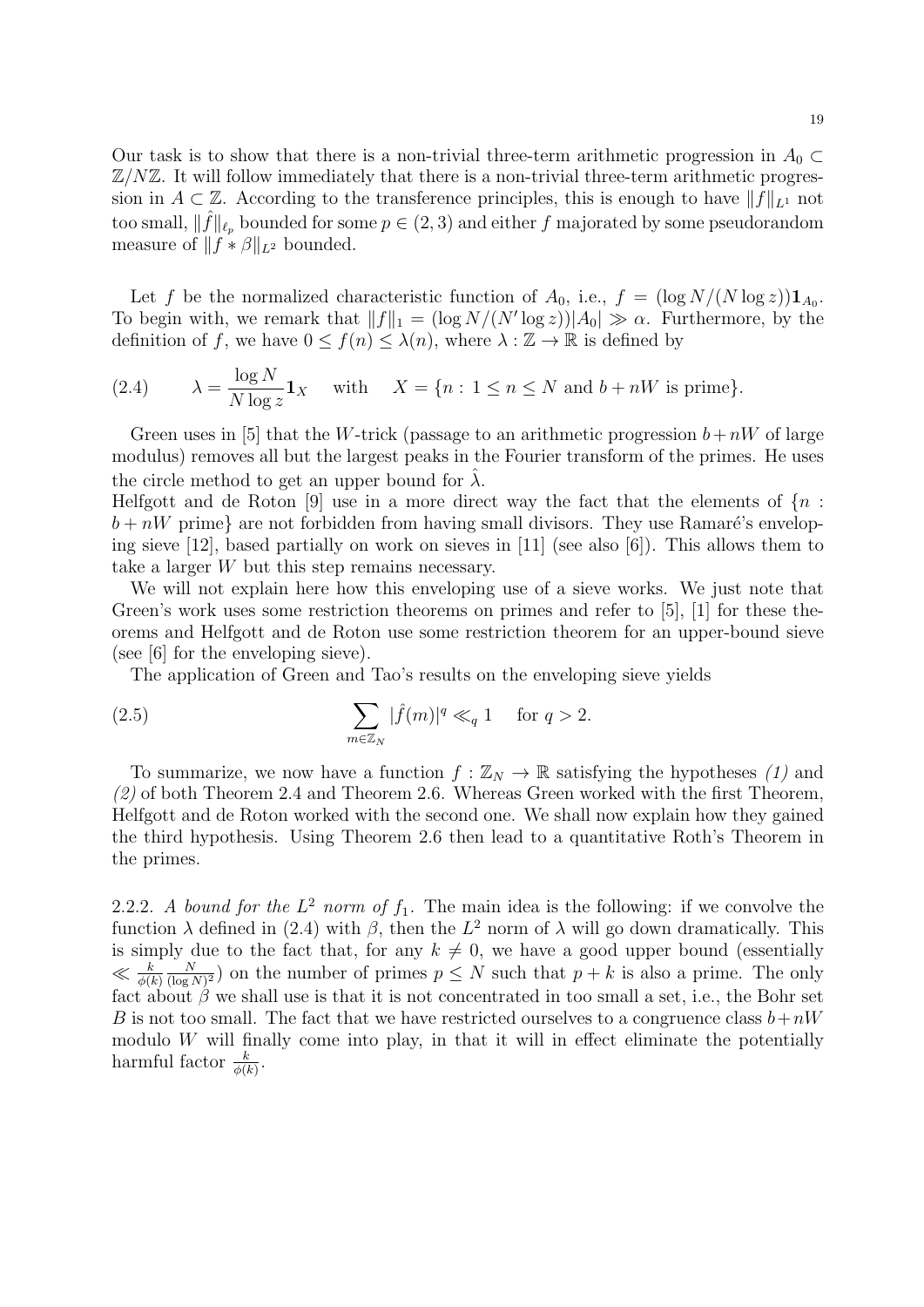Since  $\beta$  is nonnegative, we have  $||f_1||_2 = ||f * \beta||_2 \le ||\lambda * \beta||_2$  with

$$
\lambda(n) = \begin{cases} \log N/\log z & \text{if } 1 \le n \le N \text{ and } b + nW \text{ prime,} \\ 0 & \text{otherwise.} \end{cases}
$$

Furthermore, we can assume that  $\beta$  and f are defined on  $[-(N-1)/2,(N-1)/2]$  rather that on [1, N] is we take  $\varepsilon < 1/4$ . Therefore, by symmetry of Bohr sets, we have  $\beta(-m) = \beta(m)$ and

(2.6) 
$$
\|\lambda * \beta\|_2^2 = \mathbb{E}_n |\mathbb{E}_m \beta(n)\lambda(n-m)|^2
$$

(2.7) 
$$
= \mathbb{E}_{m_1} \mathbb{E}_{m_2} \beta(m_1) \beta(m_2) \mathbb{E}_n \lambda(n + m_1) \lambda(n + m_2).
$$

**Lemma 2.8.** For any integers  $m_1$ ,  $m_2$ , we have

(2.8) 
$$
\mathbb{E}_n \lambda(n + m_1) \lambda(n + m_2) \ll \left\{ \frac{\log N/(\log z)}{\prod_{p | (m_1 - m_2), p > z} \frac{p}{p - 1}} \quad \text{if} \quad m_1 = m_2, \right.
$$

where the implied constant is absolute.

*Proof.* The case  $m_1 = m_2$  follows from Brun-Titchmarsh:

$$
\mathbb{E}_n \lambda^2(n+m) = \frac{1}{N} \left( \frac{\log N}{\log z} \right)^2 |\{m \le n \le N' + m : b + (n-m)W \text{ is prime }\}|
$$
  
\$\le \left( \frac{\log N}{\log z} \right)^2 \frac{W}{\varphi(W) \log N}\$  
\$\le \frac{\log N}{\log^2 z} \prod\_{p \le z} (1 - 1/p)^{-1} \le \frac{\log N}{\log z}.

To obtain the case  $m_1 \neq m_2$ , we will use a result based on Selberg's sieve. It is clear that  $\mathbb{E}_n \lambda(n+m_1)\lambda(n+m_2)$  equals  $\frac{1}{N} (\log N/(\log z))^2$  times

(2.9)  $|\{1 \le n \le N': b+nM \text{ and } b+(n+m_2-m_1)M \text{ are primes}\}|.$ 

By [7, Thm. 5.7],

$$
(2.9) \ll \prod_{p \le z} \left(1 - \frac{1}{p}\right)^{-2} \prod_{\substack{p > z \\ p | m_1 - m_2}} \left(1 - \frac{1}{p}\right)^{-1} \frac{N'}{(\log N')^2}
$$
  

$$
\ll \prod_{\substack{p > z \\ p | m_1 - m_2}} \frac{p}{p - 1} \frac{N'(\log z)^2}{(\log N')^2}.
$$

The statement follows.

Let us now evaluate the last line of (2.7), with Lemma 2.8 in hand. The contribution of the diagonal terms  $(m_1 = m_2)$  in  $(2.7)$  is  $\ll \log N/(|B|N \log z)$ . The contribution of the

20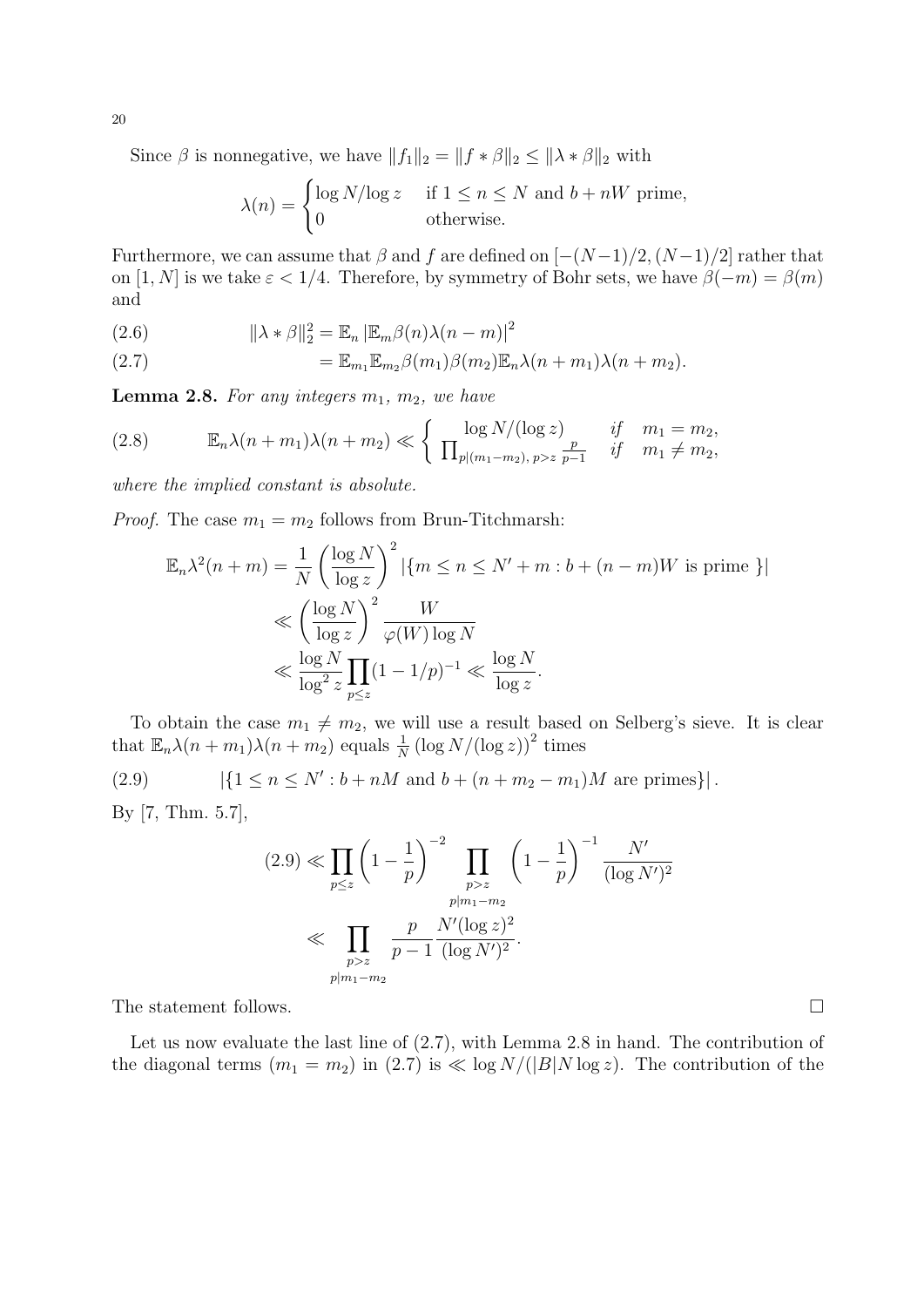non-diagonal terms  $(m_1 \neq m_2)$  is

(2.10) 
$$
\ll \frac{1}{N} \sum_{\substack{m_1 \ m_2 \ m_3 \neq m_1}} \beta(m_1) \beta(m_2) \prod_{\substack{p > z \ p | m_1 - m_2}} \frac{p}{p - 1}.
$$

Some consideration on the number of large prime divisors of an integer less than N yield to

$$
\prod_{\substack{p>z\\p|m}}\frac{p}{p-1}\ll 1\quad\text{ for any }m\neq 0\quad\text{ with }|m|\leq N'.
$$

Thus

$$
\sum_{n} |\beta * \lambda(n)|^2 \ll \frac{1}{N} \left( \frac{\log N}{|B| \log z} + 1 \right).
$$

The right side is  $\ll 1/N$  as long as  $|B| \gg \log N/\log z$ . Using (2.2) we get some condition on the parameters so that it happens. With all the constraints, we get the announced result.

To conclude, we briefly explain the main difference between Naslund's work [10] and Helfgott and de Roton's one [9]. In his work, Naslund uses the  $L^{2q}$  norm of  $f_1$  rather than de  $L^2$  norm. Since there are very few prime numbers p such that  $p, p + k_1, p + k_2, \dots, p + k_l$ are all prime, he gets a very good bound for this norm. He then applies a transference principle, similar to Theorem 2.6 with an  $L^{2q}$  norm rather than an  $L^2$ -norm to conclude.

### **REFERENCES**

- [1] J. Bourgain. On  $\Lambda(p)$ -subsets of squares. Israel J. Math., 67(3):291–311, 1989.
- [2] J. Bourgain. On triples in arithmetic progression. Geom. Funct. Anal., 9(5):968–984, 1999.
- [3] Jean Bourgain. Roth's theorem on progressions revisited. J. Anal. Math., 104:155–192, 2008.
- [4] W. T. Gowers. Fourier analysis and Szemerédi's theorem. In Proceedings of the International Congress of Mathematicians, Vol. I (Berlin, 1998), number Extra Vol. I, pages 617–629 (electronic), 1998.
- [5] Ben Green. Roth's theorem in the primes. Ann. of Math. (2), 161(3):1609–1636, 2005.
- [6] Ben Green and Terence Tao. Restriction theory of the Selberg sieve, with applications. J. Theor. Nombres Bordeaux, 18(1):147–182, 2006.
- [7] H. Halberstam and H.-E. Richert. Sieve methods. Academic Press [A subsidiary of Harcourt Brace Jovanovich, Publishers], London-New York, 1974. London Mathematical Society Monographs, No. 4.
- [8] D. R. Heath-Brown. Integer sets containing no arithmetic progressions. J. London Math. Soc., 35(2):385–394, 1987.
- [9] Harald Andrés Helfgott and Anne de Roton. Improving Roth's theorem in the primes. Int. Math. Res. Not. IMRN, (4):767–783, 2011.
- [10] Naslund. On improving roth's theorem in the primes. arXiv, 1302.2299, 2013.
- [11] Olivier Ramaré. On snirel'man's constant. Ann. Scuola Norm. Sup. Pisa Cl. Sci. (4), 22(4):645–706, 1995.
- [12] Olivier Ramaré and Imre Z. Ruzsa. Additive properties of dense subsets of sifted sequences. J. Théor. Nombres Bordeaux, 13(2):559–581, 2001.
- [13] K. F. Roth. On certain sets of integers. J. London Math. Soc., 28:104–109, 1953.
- [14] Imre Z. Ruzsa. Solving a linear equation in a set of integers. I. Acta Arith., 65(3):259–282, 1993.
- [15] Imre Z. Ruzsa. Solving a linear equation in a set of integers. II. Acta Arith., 72(4):385–397, 1995.
- [16] Tom Sanders. On Roth's theorem on progressions. Ann. of Math. (2), 174(1):619–636, 2011.